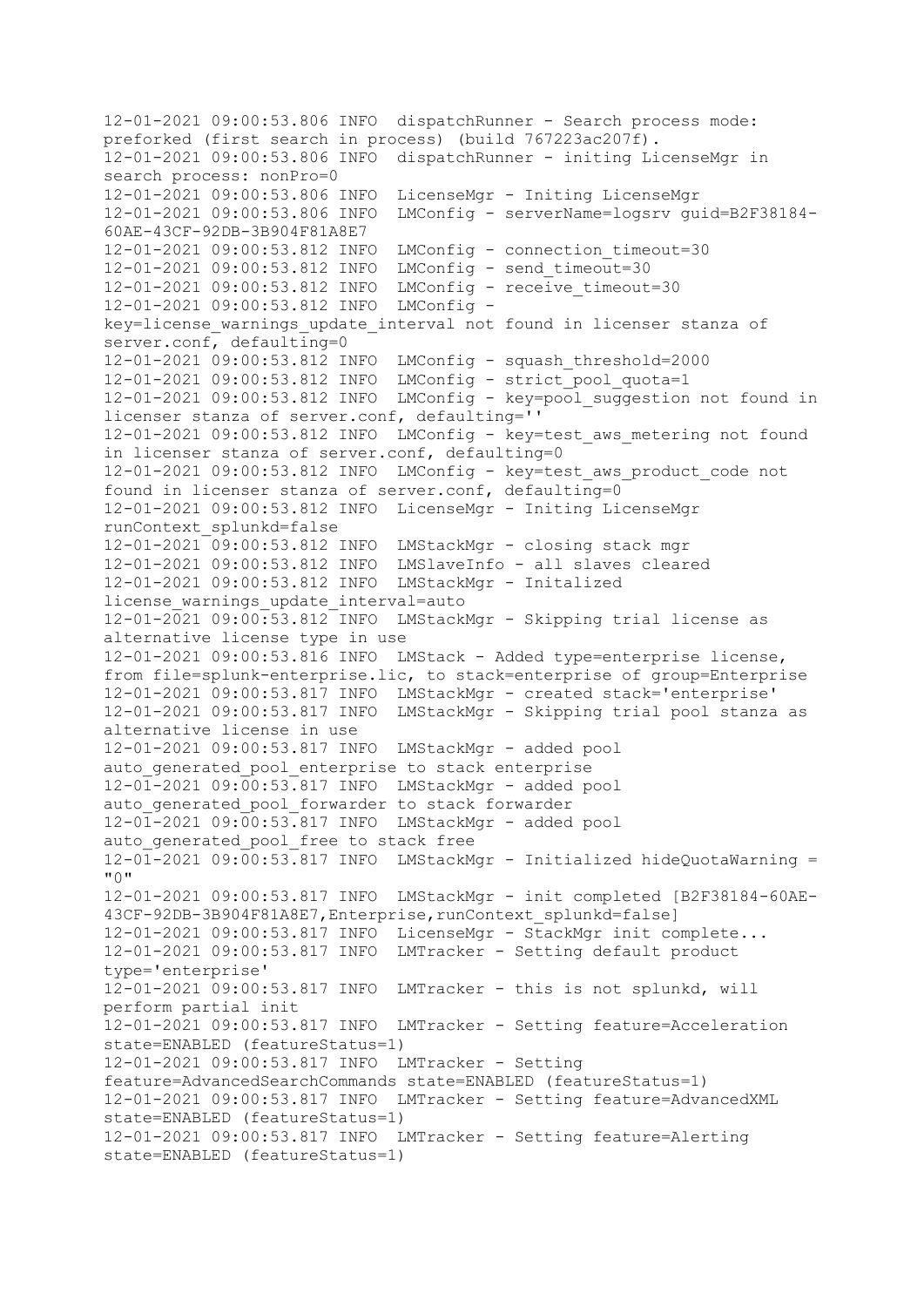12-01-2021 09:00:53.817 INFO LMTracker - Setting feature=ArchiveToHdfs state=ENABLED (featureStatus=1) 12-01-2021 09:00:53.817 INFO LMTracker - Setting feature=Auth state=ENABLED (featureStatus=1) 12-01-2021 09:00:53.817 INFO LMTracker - Setting feature=CustomRoles state=ENABLED (featureStatus=1) 12-01-2021 09:00:53.817 INFO LMTracker - Setting feature=DeployClient state=ENABLED (featureStatus=1) 12-01-2021 09:00:53.817 INFO LMTracker - Setting feature=DeployServer state=ENABLED (featureStatus=1) 12-01-2021 09:00:53.817 INFO LMTracker - Setting feature=DistSearch state=ENABLED (featureStatus=1) 12-01-2021 09:00:53.817 INFO LMTracker - Setting feature=FwdData state=ENABLED (featureStatus=1) 12-01-2021 09:00:53.817 INFO LMTracker - Setting feature=GuestPass state=ENABLED (featureStatus=1) 12-01-2021 09:00:53.817 INFO LMTracker - Setting feature=KVStore state=ENABLED (featureStatus=1) 12-01-2021 09:00:53.817 INFO LMTracker - Setting feature=LDAPAuth state=ENABLED (featureStatus=1) 12-01-2021 09:00:53.817 INFO LMTracker - Setting feature=LocalSearch state=ENABLED (featureStatus=1) 12-01-2021 09:00:53.817 INFO LMTracker - Setting feature=MultifactorAuth state=ENABLED (featureStatus=1) 12-01-2021 09:00:53.817 INFO LMTracker - Setting feature=MultisiteClustering state=ENABLED (featureStatus=1) 12-01-2021 09:00:53.817 INFO LMTracker - Setting feature=NontableLookups state=ENABLED (featureStatus=1) 12-01-2021 09:00:53.817 INFO LMTracker - Setting feature=RcvData state=ENABLED (featureStatus=1) 12-01-2021 09:00:53.817 INFO LMTracker - Setting feature=RcvSearch state=ENABLED (featureStatus=1) 12-01-2021 09:00:53.817 INFO LMTracker - Setting feature=RollingWindowAlerts state=ENABLED (featureStatus=1) 12-01-2021 09:00:53.817 INFO LMTracker - Setting feature=SAMLAuth state=ENABLED (featureStatus=1) 12-01-2021 09:00:53.817 INFO LMTracker - Setting feature=ScheduledAlerts state=ENABLED (featureStatus=1) 12-01-2021 09:00:53.817 INFO LMTracker - Setting feature=ScheduledReports state=ENABLED (featureStatus=1) 12-01-2021 09:00:53.817 INFO LMTracker - Setting feature=ScheduledSearch state=ENABLED (featureStatus=1) 12-01-2021 09:00:53.817 INFO LMTracker - Setting feature=ScriptedAuth state=ENABLED (featureStatus=1) 12-01-2021 09:00:53.817 INFO LMTracker - Setting feature=SearchheadPooling state=ENABLED (featureStatus=1) 12-01-2021 09:00:53.817 INFO LMTracker - Setting feature=SigningProcessor state=ENABLED (featureStatus=1) 12-01-2021 09:00:53.817 INFO LMTracker - Setting feature=SplunkWeb state=ENABLED (featureStatus=1) 12-01-2021 09:00:53.817 INFO LMTracker - Setting feature=SubgroupId state=ENABLED (featureStatus=1) 12-01-2021 09:00:53.817 INFO LMTracker - Setting feature=SyslogOutputProcessor state=ENABLED (featureStatus=1) 12-01-2021 09:00:53.817 INFO LMTracker - Setting feature=UnisiteClustering state=ENABLED (featureStatus=1) 12-01-2021 09:00:53.817 INFO LicenseMgr - Tracker init complete...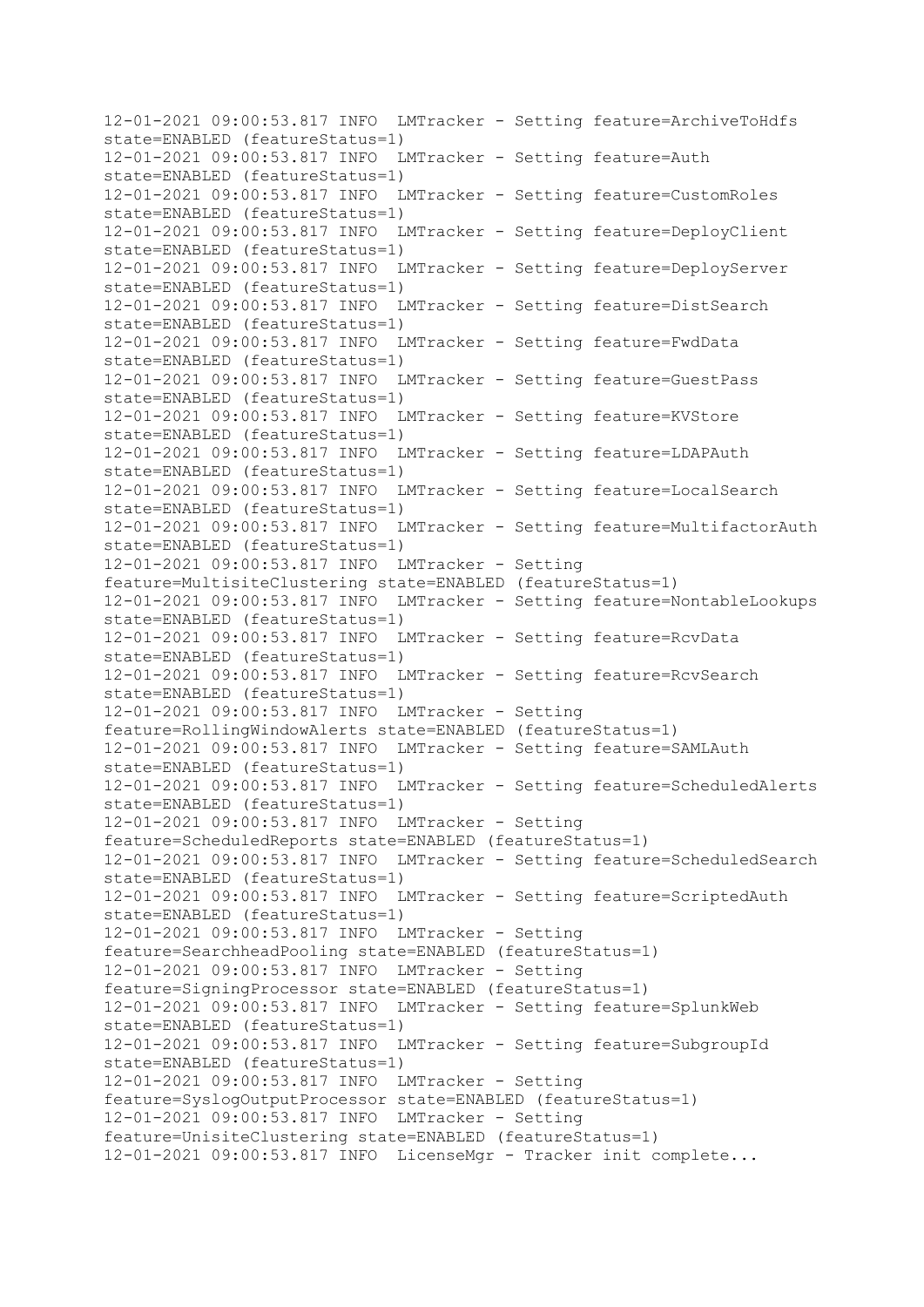12-01-2021 09:00:53.829 INFO AdminManagerDispatch - added factory for admin handler: 'licenses' 12-01-2021 09:00:53.829 INFO AdminManagerDispatch - added factory for admin handler: 'pools' 12-01-2021 09:00:53.829 INFO AdminManagerDispatch - added factory for admin handler: 'stacks' 12-01-2021 09:00:53.829 INFO AdminManagerDispatch - added factory for admin handler: 'groups' 12-01-2021 09:00:53.829 INFO AdminManagerDispatch - added factory for admin handler: 'slaves' 12-01-2021 09:00:53.829 INFO AdminManagerDispatch - added factory for admin handler: 'localslave' 12-01-2021 09:00:53.829 INFO AdminManagerDispatch - added factory for admin handler: 'licensermessages' 12-01-2021 09:00:53.829 INFO AdminManagerDispatch - added factory for admin handler: 'scriptedwarning' 12-01-2021 09:00:53.829 INFO AdminManagerDispatch - added factory for admin handler: 'licenseusage' 12-01-2021 09:00:53.830 INFO dispatchRunner - registering build time modules, count=1 12-01-2021 09:00:53.830 INFO dispatchRunner - registering search time components of build time module name=vix 12-01-2021 09:00:53.830 INFO dispatchRunner - Getting search configuration data from: /opt/splunk/etc/modules/parsing/config.xml 12-01-2021 09:00:53.835 INFO BundlesSetup - Setup stats for /opt/splunk/etc: wallclock\_elapsed\_msec=66, cpu\_time\_used=0.06589, shared\_services\_generation=2, shared\_services\_population=1  $12-01-2021$   $09:00:53.858$  INFO UserManagerPro  $-$  Load authentication: forcing roles="admin, power, user" 12-01-2021 09:00:53.859 INFO PipelineComponent - Ingestion pipeline sets have been configured to use pipeline set policy=round robin for multiple pipeline sets. 12-01-2021 09:00:53.861 INFO UserManager - Setting user context: splunksystem-user 12-01-2021 09:00:53.861 INFO UserManager - Done setting user context: NULL -> splunk-system-user 12-01-2021 09:00:53.863 INFO UserManager - Unwound user context: splunksystem-user -> NULL 12-01-2021 09:00:53.863 INFO UserManager - Setting user context: admin 12-01-2021 09:00:53.863 INFO UserManager - Done setting user context: NULL -> admin 12-01-2021 09:00:53.865 INFO dispatchRunner - search context: user="admin", app="search", bs-pathname="/opt/splunk/etc" 12-01-2021 09:00:53.881 INFO SearchParser - PARSING: search index="app" source="/data/app/\*/\*" (date\_hour>=1 AND (date\_hour<23 OR (date\_hour=23 date minute<30))) "Packet Processed" OR "Normal Packet Received"  $\n \n \begin{bmatrix}\n 2 \\
 0\n \end{bmatrix}$ rex field=source  $"\setminus /data\setminus$  (?<product>\w+)\/(?<date>\d+)\/(?<servername>\w+)" \n| rex RN\[(?<RN>\d+) \n \n| rex "^(?<timestamp>.{23}) INFO (?<customer>.\*) \[TransactionProcessorService\] (?<status>.\*): M\[(?<Acode>.\*)\]  $T\left($  (?<Bcode>\d+) \]"\n| rex field=customer " (?<customer2>.\*)"\n| eval customer2=coalesce(customer2,customer), customer=if(customer=customer2,null(),customer)\n| eval sendTime=if(status="Packet Processed", strptime(timestamp, "%Y-%m-%d %H:%M:%S,%3Q"),null()), receiveTime=if(status="Normal Packet Received", strptime(timestamp,"%Y-%m-%d %H:%M:%S,%3Q"),null())\n| eval AcodeSend=if(status="Packet Processed",Acode,null()),BcodeSend=if(status="Packet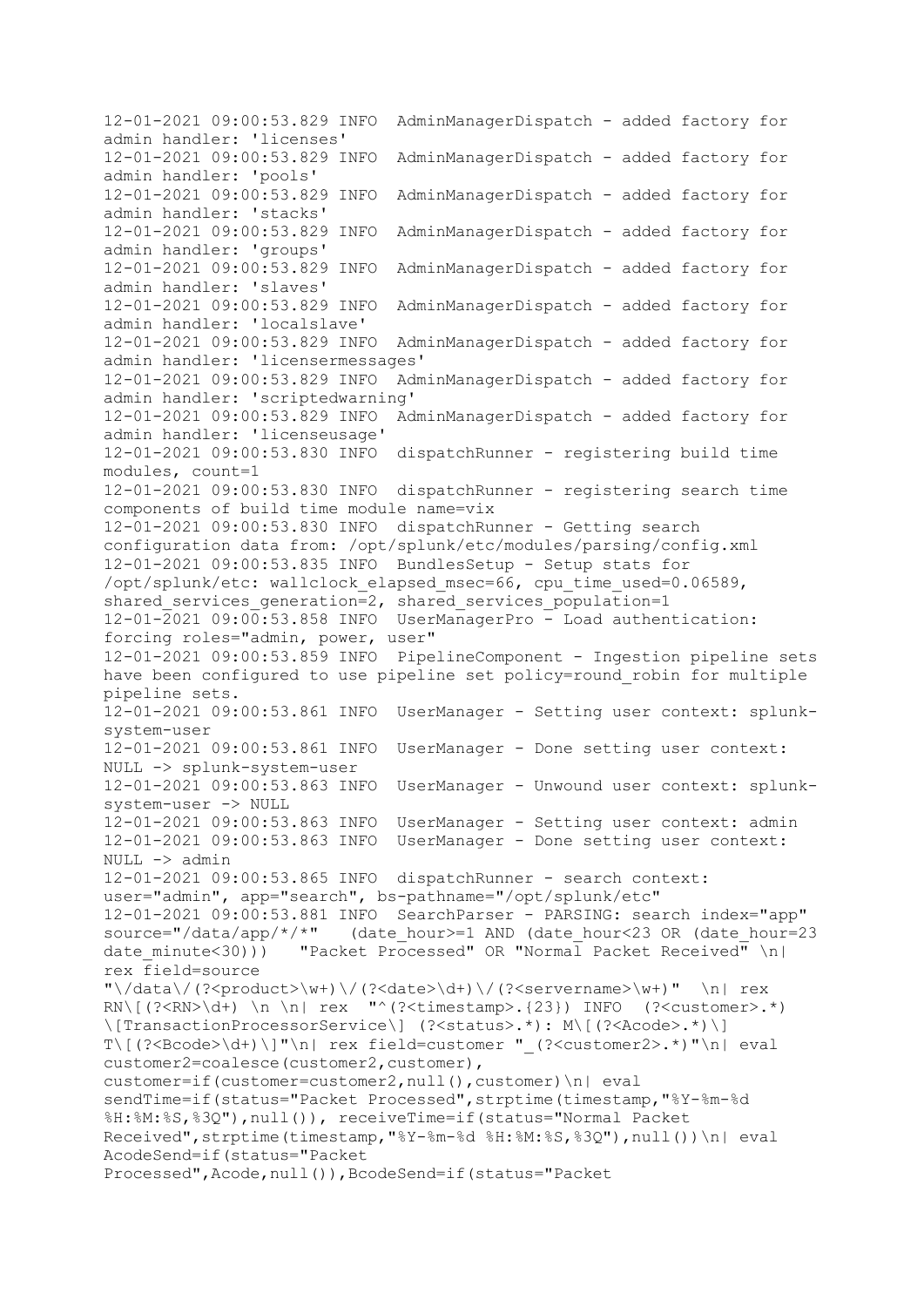Processed",Bcode,null()),AcodeReceive=if(status="Normal Packet Received",Acode,null()),BcodeReceive=if(status="Normal Packet Received",Bcode,null())\n| eval AcodeReceiveLookFor=AcodeSend+10,acr=coalesce(AcodeReceive,AcodeReceiveLo okFor)\n| fields - Acode \_time timestamp status AcodeReceiveLookFor\n| stats values(\*) as \*, count by customer2, acr, Bcode\n| eval  $duration=receiverTime-sendTime$ , customer=coalesce(customer,customer2)\n| eval status=case(isnull(AcodeSend),"No Send",isnull(AcodeReceive),"No  $r$ eceive") $n$ | eventstats max(duration) as duration by customer2 $n$ | where count=2 OR (status="No receive" AND isnull(duration))\n| eval status=coalesce(status,duration)\n| search NOT status="No receive"\n| search NOT status="No Send"\n| search status>2\n| eval send=strftime(sendTime, "%Y-%d-%m %H:%M:%S") | eval receive=strftime(receiveTime, "%Y-%d-%m %H:%M:%S")\n \n| table servername send receive customer RN status | summaryindex spool=t uselb=t addtime=t index="summary app" file="RMD54ddb7b013368c231 1295571394.stash new" name="app-env-duration" marker="" 12-01-2021 09:00:53.881 INFO StatsContext - Setting Page Size at 65536 12-01-2021 09:00:53.881 INFO StatsContext - Setting max memory usage at 209715200 12-01-2021 09:00:53.882 INFO StatsContext - Setting Page Size at 65536 12-01-2021 09:00:53.882 INFO StatsContext - Setting max memory usage at 209715200 12-01-2021 09:00:53.882 INFO StatsProcessorV2 - Setting fallback to old stats because of reason="unsupported usage: Not stats, prestats or mstats" 12-01-2021 09:00:53.882 INFO dispatchRunner - SearchHeadInitSearchMs=21 12-01-2021 09:00:53.882 INFO SearchParser - PARSING: search index="app" source="/data/app/\*/\*" (date\_hour>=1 AND (date\_hour<23 OR (date\_hour=23 date minute<30))) "Packet Processed" OR "Normal Packet Received" \n| rex field=source  $"\backslash /data\backslash /(?$  <product>\w+)\/(?<date>\d+)\/(?<servername>\w+)" \n| rex  $RN\left(\frac{?}{RN}\d+\right) \n\vert \nu \vert$  rex "^(?<timestamp>.{23}) INFO (?<customer>.\*) \[TransactionProcessorService\] (?<status>.\*): M\[(?<Acode>.\*)\] T\[(?<Bcode>\d+)\]"\n| rex field=customer "\_(?<customer2>.\*)"\n| eval customer2=coalesce(customer2,customer), customer=if(customer=customer2,null(),customer)\n| eval sendTime=if(status="Packet Processed",strptime(timestamp,"%Y-%m-%d %H:%M:%S,%3Q"),null()), receiveTime=if(status="Normal Packet Received", strptime(timestamp, "%Y-%m-%d %H:%M:%S, %3Q"),null())\n| eval AcodeSend=if(status="Packet Processed",Acode,null()),BcodeSend=if(status="Packet Processed", Bcode, null()), AcodeReceive=if(status="Normal Packet Received",Acode,null()),BcodeReceive=if(status="Normal Packet Received",Bcode,null())\n| eval AcodeReceiveLookFor=AcodeSend+10,acr=coalesce(AcodeReceive,AcodeReceiveLo  $okFor) \n\infty$  fields - Acode time timestamp status AcodeReceiveLookFor $\n\infty$ stats values(\*) as \*, count by customer2,  $\text{acc}, \text{Bcode}\n$ | eval duration=receiveTime-sendTime , customer=coalesce(customer,customer2)\n| eval status=case(isnull(AcodeSend),"No Send",isnull(AcodeReceive),"No receive")\n| eventstats max(duration) as duration by customer2\n| where count=2 OR (status="No receive" AND isnull(duration))\n| eval status=coalesce(status,duration)\n| search NOT status="No receive"\n| search NOT status="No Send"\n| search status>2\n| eval send=strftime(sendTime, "%Y-%d-%m %H:%M:%S") | eval receive=strftime(receiveTime, "%Y-%d-%m %H:%M:%S")\n \n| table servername send receive customer RN status | summaryindex spool=t uselb=t addtime=t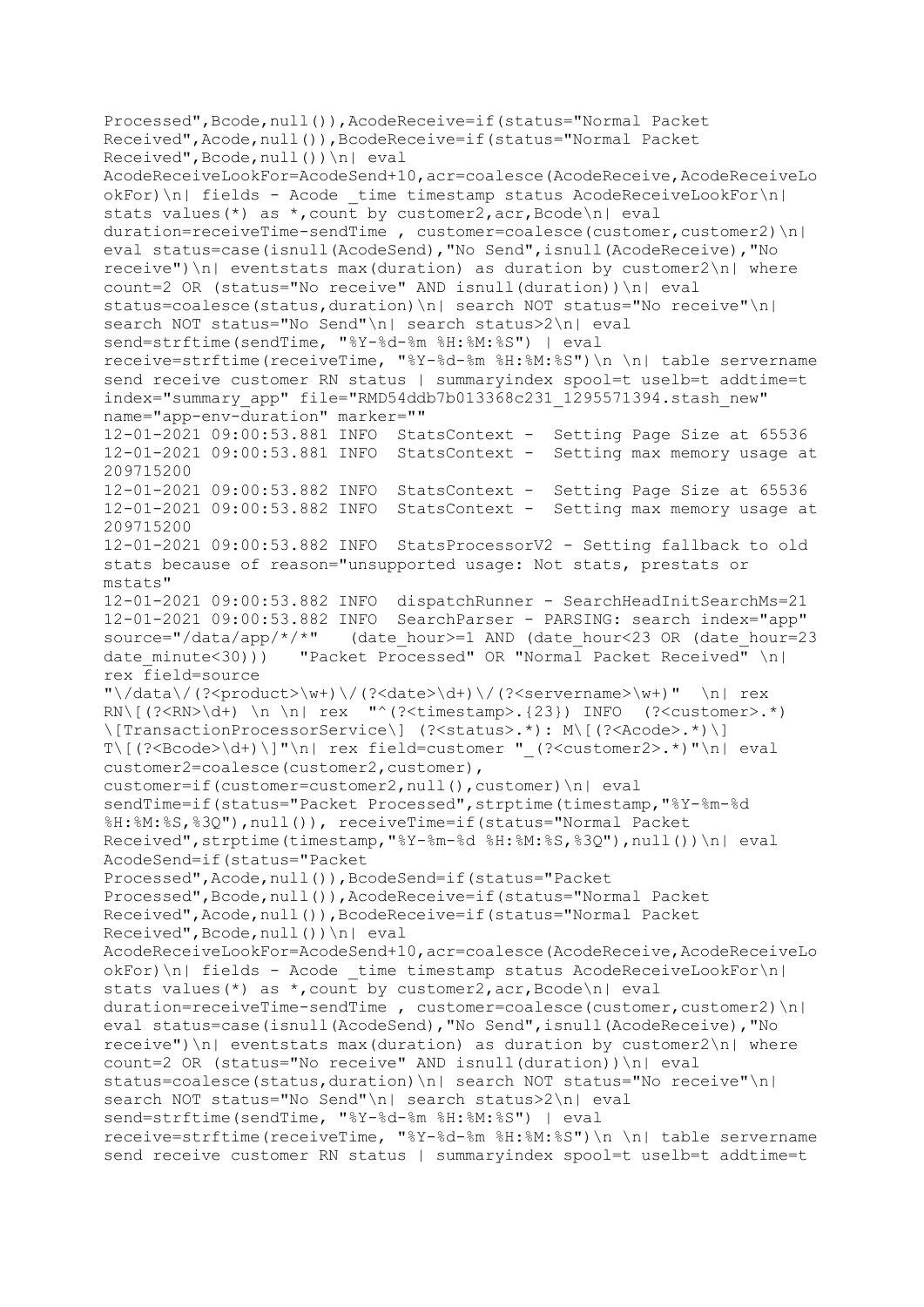index="summary\_app" file="RMD54ddb7b013368c231\_1295571394.stash\_new" name="app-env-duration" marker="" 12-01-2021 09:00:53.882 INFO StatsContext - Setting Page Size at 65536 12-01-2021 09:00:53.882 INFO StatsContext - Setting max memory usage at 209715200 12-01-2021 09:00:53.882 INFO StatsContext - Setting Page Size at 65536 12-01-2021 09:00:53.882 INFO StatsContext - Setting max memory usage at 209715200 12-01-2021 09:00:53.882 INFO StatsProcessorV2 - Setting fallback to old stats because of reason="unsupported usage: Not stats, prestats or mstats" 12-01-2021 09:00:53.882 INFO SearchParser - PARSING: search index="app" source="/data/app/\*/\*" (date\_hour>=1 AND (date\_hour<23 OR (date\_hour=23 date minute<30))) "Packet Processed" OR "Normal Packet Received"  $\n\| \$ rex field=source "\/data\/(?<product>\w+)\/(?<date>\d+)\/(?<servername>\w+)" \n| rex RN\[(?<RN>\d+) \n \n| rex "^(?<timestamp>.{23}) INFO (?<customer>.\*) \[TransactionProcessorService\] (?<status>.\*): M\[(?<Acode>.\*)\] T\[(?<Bcode>\d+)\]"\n| rex field=customer " (?<customer2>.\*)"\n| eval customer2=coalesce(customer2, customer), customer=if(customer=customer2,null(),customer)\n| eval sendTime=if(status="Packet Processed",strptime(timestamp,"%Y-%m-%d %H:%M:%S,%3Q"),null()), receiveTime=if(status="Normal Packet Received", strptime(timestamp, "%Y-%m-%d %H:%M:%S, %3Q"),null())\n| eval AcodeSend=if(status="Packet Processed",Acode,null()),BcodeSend=if(status="Packet Processed",Bcode,null()),AcodeReceive=if(status="Normal Packet Received",Acode,null()),BcodeReceive=if(status="Normal Packet Received",Bcode,null())\n| eval AcodeReceiveLookFor=AcodeSend+10,acr=coalesce(AcodeReceive,AcodeReceiveLo  $o$ kFor)\n| fields - Acode time timestamp status AcodeReceiveLookFor\n| stats values(\*) as \*, count by customer2, acr, Bcode\n| eval duration=receiveTime-sendTime , customer=coalesce(customer,customer2)\n| eval status=case(isnull(AcodeSend),"No Send",isnull(AcodeReceive),"No  $r$ eceive") $n$ | eventstats max(duration) as duration by customer2 $n$ | where count=2 OR (status="No receive" AND isnull(duration))\n| eval status=coalesce(status,duration)\n| search NOT status="No receive"\n| search NOT status="No Send"\n| search status>2\n| eval send=strftime(sendTime, "%Y-%d-%m %H:%M:%S") | eval receive=strftime(receiveTime, "%Y-%d-%m %H:%M:%S")\n \n| table servername send receive customer RN status | summaryindex spool=t uselb=t addtime=t index="summary\_app" file="RMD54ddb7b013368c231\_1295571394.stash\_new" name="app-env-duration" marker="" 12-01-2021 09:00:53.882 INFO StatsContext - Setting Page Size at 65536 12-01-2021 09:00:53.882 INFO StatsContext - Setting max memory usage at 209715200 12-01-2021 09:00:53.882 INFO StatsContext - Setting Page Size at 65536 12-01-2021 09:00:53.882 INFO StatsContext - Setting max memory usage at 209715200 12-01-2021 09:00:53.882 INFO StatsProcessorV2 - Setting fallback to old stats because of reason="unsupported usage: Not stats, prestats or mstats" 12-01-2021 09:00:53.883 INFO dispatchRunner - Executing the Search orchestrator and iterator model (dfs=0). 12-01-2021 09:00:53.883 INFO SearchOrchestrator - SearchOrchestrator getting constructed 12-01-2021 09:00:53.883 INFO SearchOrchestrator - Initialized the SRI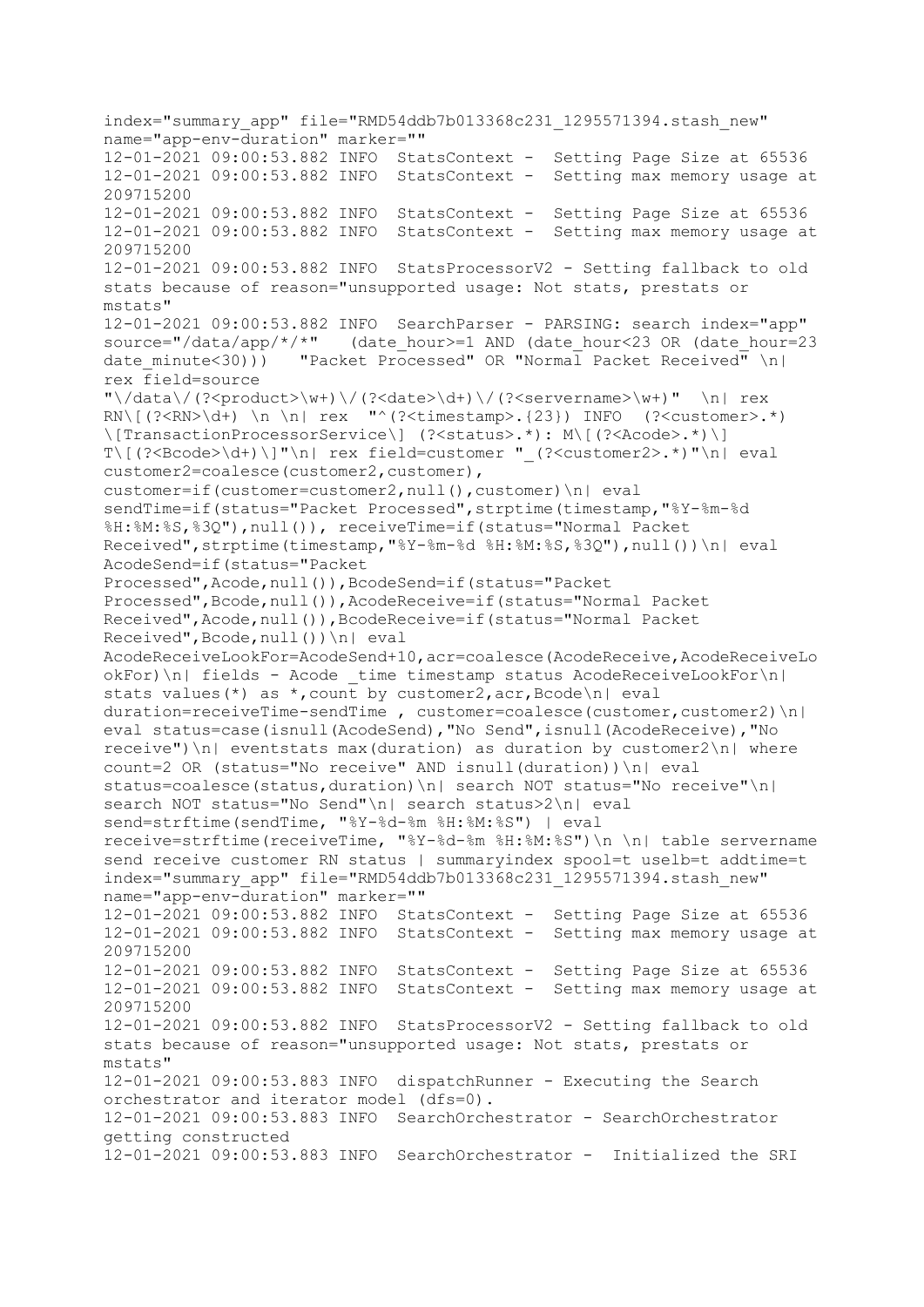12-01-2021 09:00:53.885 INFO ISplunkDispatch - Not running in splunkd. Bundle replication not triggered. 12-01-2021 09:00:53.958 INFO SearchOrchestrator - Initialzing the run time settings for the orchestrator. 12-01-2021 09:00:53.958 INFO UserManager - Setting user context: admin 12-01-2021 09:00:53.958 INFO UserManager - Done setting user context: NULL -> admin 12-01-2021 09:00:53.958 INFO SearchOrchestrator - Creating the search DAG. 12-01-2021 09:00:53.958 INFO SearchParser - PARSING: search index="app" source="/data/app/\*/\*" (date\_hour>=1 AND (date\_hour<23 OR (date\_hour=23 date minute<30))) "Packet Processed" OR "Normal Packet Received" \n| rex field=source  $"\setminus /data\setminus$  (?<product>\w+)\/(?<date>\d+)\/(?<servername>\w+)" \n| rex  $RN\left[\left(?\right]\right]\$  \n \n| rex "^(?<timestamp>.{23}) INFO (?<customer>.\*) \[TransactionProcessorService\] (?<status>.\*): M\[(?<Acode>.\*)\]  $T\left(\frac{?}{\text{Cocode}}\d+)\right]''\n\leq r$  rex field=customer "  $?$ <customer2>.\*)"\n| eval customer2=coalesce(customer2,customer), customer=if(customer=customer2,null(),customer)\n| eval sendTime=if(status="Packet Processed", strptime(timestamp, "%Y-%m-%d %H:%M:%S,%3Q"),null()), receiveTime=if(status="Normal Packet Received", strptime(timestamp, "%Y-%m-%d %H:%M:%S, %3Q"),null())\n| eval AcodeSend=if(status="Packet Processed",Acode,null()),BcodeSend=if(status="Packet Processed",Bcode,null()),AcodeReceive=if(status="Normal Packet Received",Acode,null()),BcodeReceive=if(status="Normal Packet Received",Bcode,null())\n| eval AcodeReceiveLookFor=AcodeSend+10,acr=coalesce(AcodeReceive,AcodeReceiveLo okFor)\n| fields - Acode \_time timestamp status AcodeReceiveLookFor\n| stats values(\*) as \*, count by customer2,  $\text{acc}, \text{Bcode}\n$ | eval duration=receiveTime-sendTime , customer=coalesce(customer, customer2) $\n\|$ eval status=case(isnull(AcodeSend),"No Send",isnull(AcodeReceive),"No  $r$ eceive") $n$ | eventstats max(duration) as duration by customer2 $n$ | where count=2 OR (status="No receive" AND isnull(duration))\n| eval status=coalesce(status,duration)\n| search NOT status="No receive"\n| search NOT status="No Send"\n| search status>2\n| eval send=strftime(sendTime, "%Y-%d-%m %H:%M:%S") | eval receive=strftime(receiveTime, "%Y-%d-%m %H:%M:%S")\n \n| table servername send receive customer RN status | summaryindex spool=t uselb=t addtime=t index="summary\_app" file="RMD54ddb7b013368c231\_1295571394.stash\_new" name="app-env-duration" marker="" 12-01-2021 09:00:53.959 INFO StatsContext - Setting Page Size at 65536 12-01-2021 09:00:53.959 INFO StatsContext - Setting max memory usage at 209715200 12-01-2021 09:00:53.959 INFO StatsContext - Setting Page Size at 65536 12-01-2021 09:00:53.959 INFO StatsContext - Setting max memory usage at 209715200 12-01-2021 09:00:53.959 INFO StatsProcessorV2 - Setting fallback to old stats because of reason="unsupported usage: Not stats, prestats or mstats" 12-01-2021 09:00:54.143 INFO SearchProcessor - Building search filter 12-01-2021 09:00:54.179 INFO CsvDataProvider - Reading schema for lookup table='dropdownsLookup', file size=77, modtime=1638304201 12-01-2021 09:00:54.179 INFO CsvDataProvider - Reading schema for lookup table='nix\_action\_lookup', file size=413, modtime=1623833857 12-01-2021 09:00:54.179 INFO CsvDataProvider - Reading schema for lookup table='cardiran-bin.csv', file size=1194, modtime=1634653347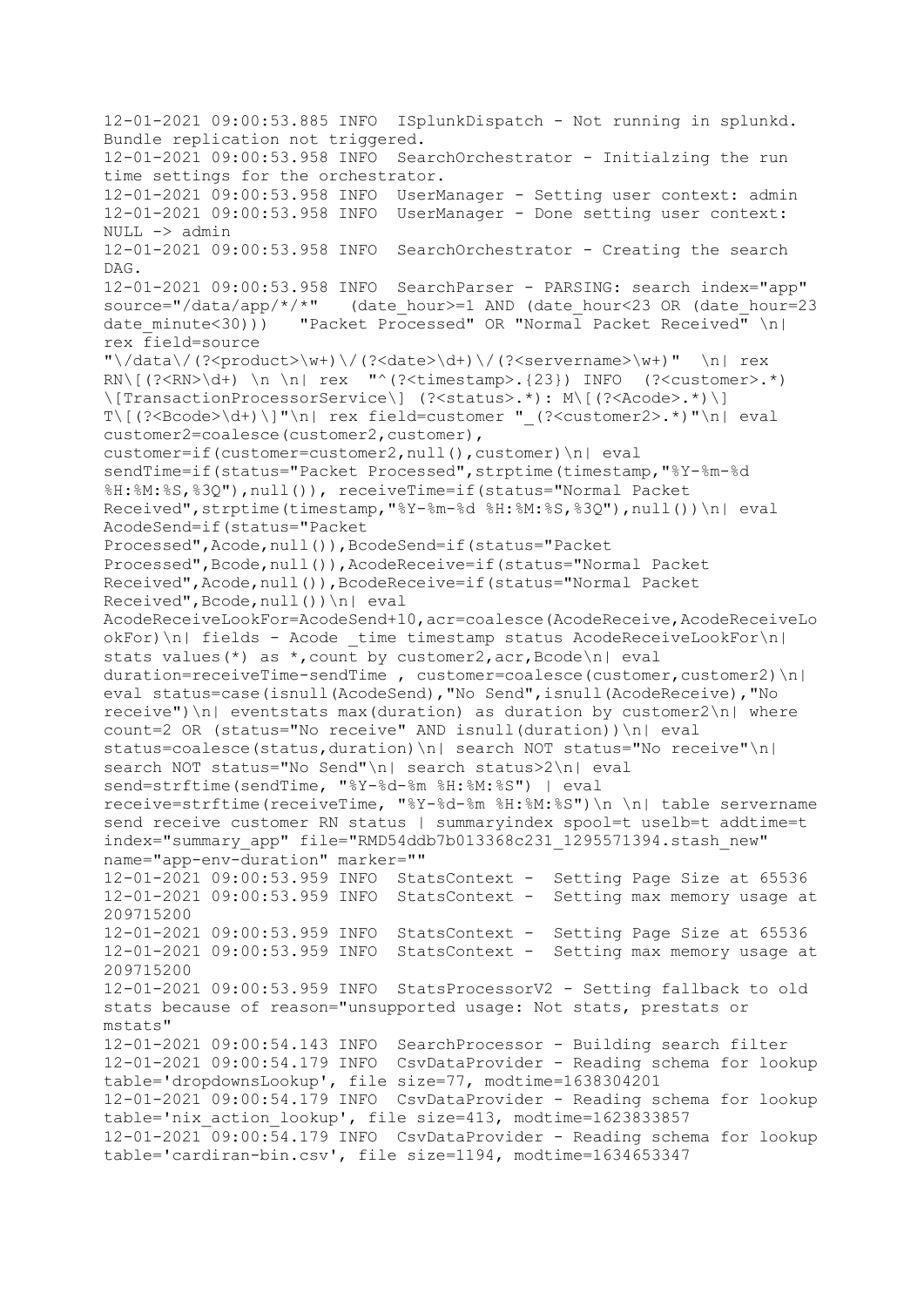12-01-2021 09:00:54.179 INFO CsvDataProvider - Reading schema for lookup table='cardiran-respcode.csv', file size=5767, modtime=1634567353 12-01-2021 09:00:54.179 INFO CsvDataProvider - Reading schema for lookup table='nix endpoint change vendor action lookup', file size=186,  $modtime=16\overline{2}3833632$ 12-01-2021 09:00:54.179 INFO CsvDataProvider - Reading schema for lookup table='nix fs notification change type lookup', file size=49,  $modtime=1623833632$ 12-01-2021 09:00:54.179 INFO CsvDataProvider - Reading schema for lookup table='nix endpoint change object category lookup', file size=89, modtime=1623833632 12-01-2021 09:00:54.180 INFO CsvDataProvider - Reading schema for lookup table='nix endpoint change status lookup', file size=54, modtime=1623833632 12-01-2021 09:00:54.180 INFO CsvDataProvider - Reading schema for lookup table='informix-error-codes.csv', file size=101673, modtime=1634324307 12-01-2021 09:00:54.180 INFO CsvDataProvider - Reading schema for lookup table='jboss\_severity\_type\_lookup', file size=300, modtime=1624544699 12-01-2021 09:00:54.180 INFO CsvDataProvider - Reading schema for lookup table='nix\_linux\_audit\_action\_lookup', file size=340, modtime=1623833632  $12-01-2021$  09:00:54.182 INFO CsvDataProvider - Reading schema for lookup table='nmon data asset description', file size=2563, modtime=1623833414 12-01-2021 09:00:54.183 INFO CsvDataProvider - Reading schema for lookup table='pan-code.csv', file size=551, modtime=1634985619 12-01-2021 09:00:54.183 INFO CsvDataProvider - Reading schema for lookup table='nix\_linux\_service\_startmode\_lookup', file size=3859, modtime=1623833632 12-01-2021 09:00:54.183 INFO CsvDataProvider - Reading schema for lookup table='nix da update status lookup', file size=176, modtime=1623833632  $12-01-2021$  09:00:54.183 INFO CsyDataProvider - Reading schema for lookup table='nix\_da\_version\_range\_lookup', file size=152, modtime=1623833632  $12-01-2021$  09:00:54.183 INFO CsvDataProvider - Reading schema for lookup table='use-error-code.csv', file size=31972, modtime=1634257933 12-01-2021 09:00:54.334 INFO SearchEvaluatorBasedExpander - Performing lookup expansions 12-01-2021 09:00:54.334 INFO SearchEvaluatorBasedExpander - Lookup expansion took 0 ms 12-01-2021 09:00:54.334 INFO SearchEvaluatorBasedExpander - Performing calculated field expansions 12-01-2021 09:00:54.334 INFO SearchEvaluatorBasedExpander - Calculated field expansion took 0 ms 12-01-2021 09:00:54.334 INFO SearchEvaluatorBasedExpander - Performing field alias expansions 12-01-2021 09:00:54.334 INFO SearchEvaluatorBasedExpander - field alias expansions took 0 ms 12-01-2021 09:00:54.334 INFO SearchEvaluatorBasedExpander - Performing kvfield expansions 12-01-2021 09:00:54.334 INFO SearchEvaluatorBasedExpander - kvfield expansions took 0 ms 12-01-2021 09:00:54.334 INFO SearchEvaluatorBasedExpander - Performing reverse sourcetype expansions 12-01-2021 09:00:54.334 INFO SearchEvaluatorBasedExpander - sourcetype expansions took 0 ms  $12-01-2021$   $09:00:54.334$  INFO UnifiedSearch - Expanded index search =  $(index="app" source=" /data/app/*/*" date hour>=1 (date hour<23 0R)$ (date\_hour=23 date\_minute<30)) ("Packet Processed" OR "Normal Packet Received"))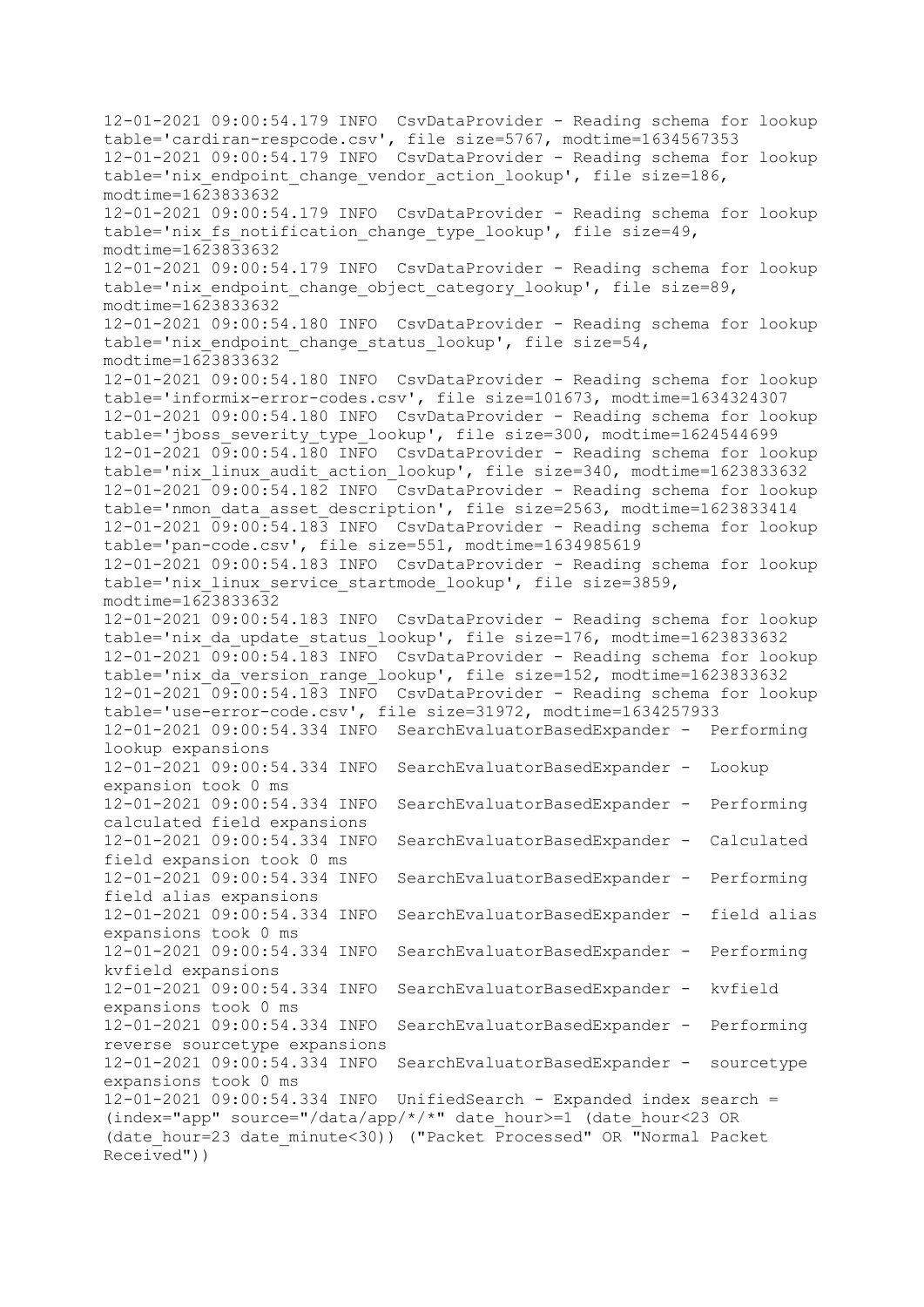12-01-2021 09:00:54.334 INFO UnifiedSearch - base lispy: [ AND index::app message source::/data/app/\*/\* [ GTE date\_hour 1 ] [ OR [ LT date hour 23 ] [ AND [ EQ date hour 23 ] [ LT date  $\overline{m}$  inute 30 ] ] ] [ OR processed [ AND normal received ] ] ] 12-01-2021 09:00:54.335 INFO UnifiedSearch - Processed search targeting arguments 12-01-2021 09:00:54.337 INFO DispatchThread - Disabling remote timeline computation due to processor name=fields, not allowing it 12-01-2021 09:00:54.337 INFO StatsProcessorV2 - StatsV2 (stats) args: values(\*), as, \*, count, by, customer2, acr, Bcode 12-01-2021 09:00:54.337 INFO StatsProcessorV2 - StatsProcessorV2::processArguments: Unaligned accesses are free 12-01-2021 09:00:54.337 INFO SortOperator - maxmem = 209715200 12-01-2021 09:00:54.337 INFO StatsProcessorV2 - Setting fallback to old stats because of reason="unsupported function=values" 12-01-2021 09:00:54.337 INFO StatsProcessorV2 - Setting fallback to old stats because of reason="unsupported feature=wildcards" 12-01-2021 09:00:54.337 INFO StatsProcessorV2 - Instantiating Stats function values for key=\*, alias=\* 12-01-2021 09:00:54.337 INFO SearchParser - PARSING: prestats count values("\*") by Bcode acr customer2 12-01-2021 09:00:54.337 INFO StatsContext - Setting Page Size at 65536 12-01-2021 09:00:54.337 INFO StatsContext - Setting max memory usage at 209715200 12-01-2021 09:00:54.337 INFO SearchParser - PARSING: addinfo type=count label=prereport\_events  $12-01-2021$   $09:00:54.337$  INFO StatsProcessorV2 - StatsV2 (stats) args: count, values(\*), by, Bcode, acr, customer2 12-01-2021 09:00:54.337 INFO StatsProcessorV2 - StatsProcessorV2::processArguments: Unaligned accesses are free 12-01-2021 09:00:54.337 INFO StatsProcessorV2 - Instantiating Stats function count for key=, alias=count 12-01-2021 09:00:54.337 INFO StatsProcessorV2 - Setting fallback to old stats because of reason="unsupported function=values" 12-01-2021 09:00:54.337 INFO StatsProcessorV2 - Setting fallback to old stats because of reason="unsupported feature=wildcards" 12-01-2021 09:00:54.337 INFO StatsProcessorV2 - Instantiating Stats function values for key=\*, alias=values(\*) 12-01-2021 09:00:54.338 INFO StatsProcessorV2 - StatsV2 (eventstats) args: max(duration), as, duration, by, customer2 12-01-2021 09:00:54.338 INFO StatsProcessorV2 - StatsProcessorV2::processArguments: Unaligned accesses are free 12-01-2021 09:00:54.338 INFO UnifiedSearch - Processed search targeting arguments 12-01-2021 09:00:54.338 INFO UnifiedSearch - Processed search targeting arguments 12-01-2021 09:00:54.338 INFO UnifiedSearch - Processed search targeting arguments 12-01-2021 09:00:54.339 INFO DispatchThread - BatchMode: allowBatchMode: 1, conf(1): 1, timeline/Status buckets(0):0, realtime(0):0, report pipe empty(0):0, reqTimeOrder(0):0, summarize(0):0, statefulStreaming(0):0 12-01-2021 09:00:54.339 INFO DispatchThread - required fields list to add to remote search =  $*$ 12-01-2021 09:00:54.339 INFO SearchParser - PARSING: fields keepcolorder=t "\*" 12-01-2021 09:00:54.339 INFO DispatchCommandProcessor summaryHash=5b642a57ae8bfbe9 summaryId=B2F38184-60AE-43CF-92DB-3B904F81A8E7\_search\_admin\_5b642a57ae8bfbe9 remoteSearch=litsearch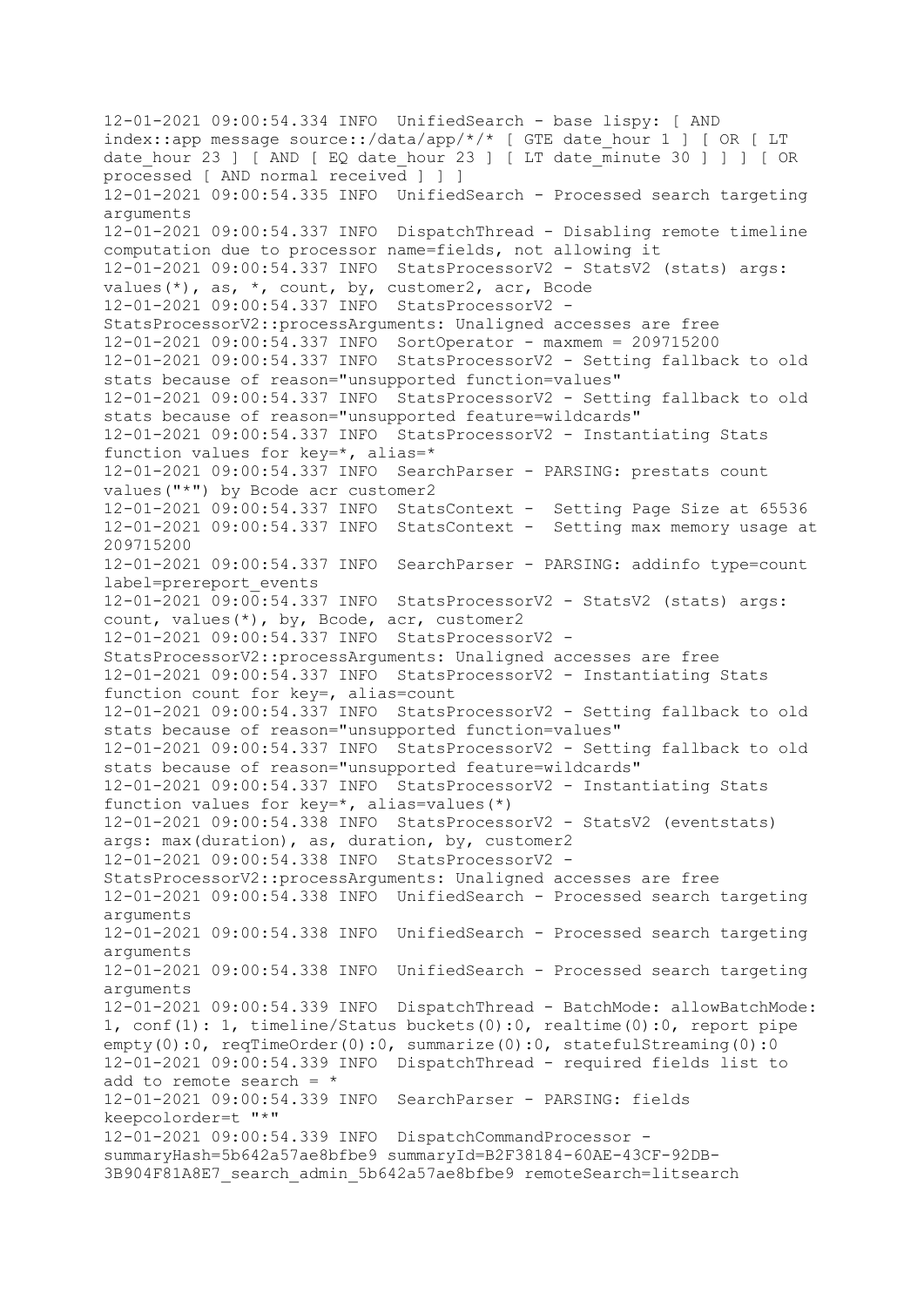(index="app" source="/data/app/\*/\*" date\_hour>=1 (date\_hour<23 OR (date\_hour=23 date\_minute<30)) ("Packet Processed" OR "Normal Packet Received")) | rex field=source  $"\setminus /data\setminus$  (?<product>\w+)\/(?<date>\d+)\/(?<servername>\w+)" | rex RN\[(?<RN>\d+) | rex "^(?<timestamp>.{23}) INFO (?<customer>.\*) \[TransactionProcessorService\] (?<status>.\*): M\[(?<Acode>.\*)\]  $T\left(\frac{?}{\text{Cocode}}\right)$  | " | rex field=customer "  $\left(\frac{?}{\text{Customer2}}\right)$ .\*)" | eval customer2=coalesce(customer2, customer), customer=if(customer=customer2,null(),customer) | eval sendTime=if(status="Packet Processed", strptime(timestamp, "%Y-%m-%d %H:%M:%S,%3Q"),null()), receiveTime=if(status="Normal Packet Received", strptime(timestamp, "%Y-%m-%d %H:%M:%S, %3Q"), null()) | eval AcodeSend=if(status="Packet Processed",Acode,null()),BcodeSend=if(status="Packet Processed",Bcode,null()),AcodeReceive=if(status="Normal Packet Received",Acode,null()),BcodeReceive=if(status="Normal Packet Received",Bcode,null()) | eval AcodeReceiveLookFor=AcodeSend+10,acr=coalesce(AcodeReceive,AcodeReceiveLo okFor) | fields - Acode \_time timestamp status AcodeReceiveLookFor | addinfo type=count label=prereport events | fields keepcolorder=t "\*" | prestats count values("\*") by Bcode acr customer2 12-01-2021 09:00:54.339 INFO DispatchCommandProcessor summaryHash=NSe41088958d535885 summaryId=B2F38184-60AE-43CF-92DB-3B904F81A8E7\_search\_admin\_NSe41088958d535885 remoteSearch=litsearch  $(index="app" source=" /data/app/*/*"$  date hour>=1 (date hour<23 OR (date\_hour=23 date\_minute<30)) ("Packet Processed" OR "Normal Packet Received")) | rex field=source  $"\setminus /data\setminus$  (?<product>\w+)\/(?<date>\d+)\/(?<servername>\w+)" | rex  $RN\left(\left(?\right\{d+\right)$  | rex "^(?<timestamp>.{23}) INFO (?<customer>.\*) \[TransactionProcessorService\] (?<status>.\*): M\[(?<Acode>.\*)\]  $T\left($  (?<Bcode>\d+) \]" | rex field=customer " (?<customer2>.\*)" | eval customer2=coalesce(customer2,customer), customer=if(customer=customer2,null(),customer) | eval sendTime=if(status="Packet Processed",strptime(timestamp,"%Y-%m-%d %H:%M:%S,%3Q"),null()), receiveTime=if(status="Normal Packet Received", strptime(timestamp, "%Y-%m-%d %H:%M:%S, %3Q"), null()) | eval AcodeSend=if(status="Packet Processed", Acode, null()), BcodeSend=if(status="Packet Processed",Bcode,null()),AcodeReceive=if(status="Normal Packet Received",Acode,null()),BcodeReceive=if(status="Normal Packet Received",Bcode,null()) | eval AcodeReceiveLookFor=AcodeSend+10,acr=coalesce(AcodeReceive,AcodeReceiveLo okFor) | fields - Acode AcodeReceiveLookFor time status timestamp | addinfo type=count label=prereport events | fields keepcolorder=t "\*" | prestats count values("\*") by Bcode acr customer2 12-01-2021 09:00:54.339 INFO DispatchThread - Getting summary ID for summaryHash=NSe41088958d535885 12-01-2021 09:00:56.291 INFO DispatchThread - Found usable summary id=B2F38184-60AE-43CF-92DB-3B904F81A8E7\_search\_admin\_NSb220a57ebd140e62  $12-01-2021$   $09:00:56.367$  INFO DispatchThread - Found existing Normalized summary=B2F38184-60AE-43CF-92DB-3B904F81A8E7\_search\_admin\_NSb220a57ebd140e62 12-01-2021 09:00:56.370 INFO SearchParser - PARSING: search index="app" source="/data/app/\*/\*" (date\_hour>=1 AND (date\_hour<23 OR (date\_hour=23 date minute<30))) "Packet Processed" OR "Normal Packet Received"  $\n \n \begin{bmatrix}\n 1\n \end{bmatrix}$ rex field=source  $"\rangle/data\slash$  (?<product>\w+)\/(?<date>\d+)\/(?<servername>\w+)" \n| rex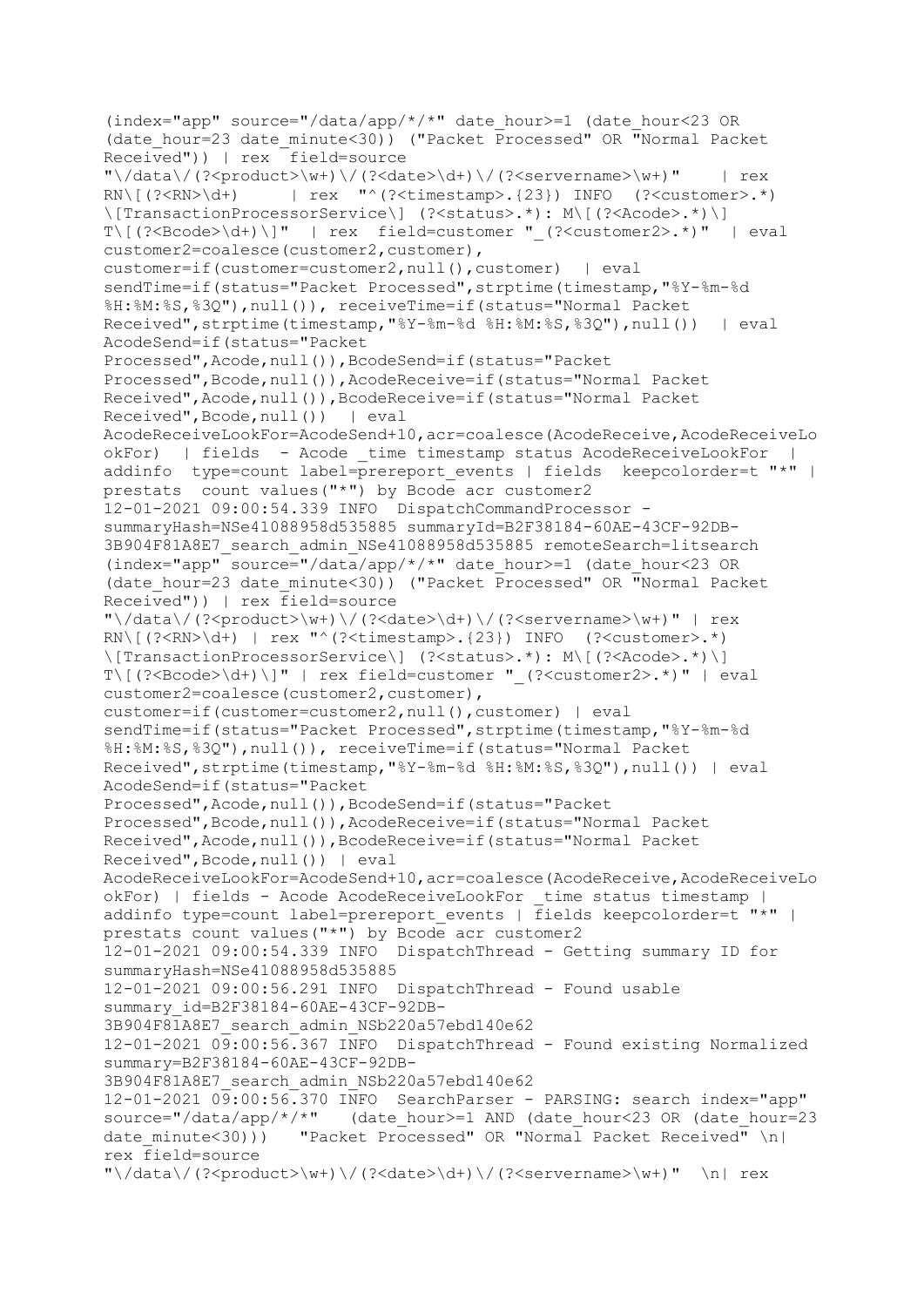RN\[(?<RN>\d+) \n \n| rex "^(?<timestamp>.{23}) INFO (?<customer>.\*) \[TransactionProcessorService\] (?<status>.\*): M\[(?<Acode>.\*)\] T\[(?<Bcode>\d+)\]"\n| rex field=customer " (?<customer2>.\*)"\n| eval customer2=coalesce(customer2, customer), customer=if(customer=customer2,null(),customer)\n| eval sendTime=if(status="Packet Processed",strptime(timestamp,"%Y-%m-%d %H:%M:%S,%3Q"),null()), receiveTime=if(status="Normal Packet Received", strptime(timestamp, "%Y-%m-%d %H:%M:%S, %3Q"), null())\n| eval AcodeSend=if(status="Packet Processed",Acode,null()),BcodeSend=if(status="Packet Processed",Bcode,null()),AcodeReceive=if(status="Normal Packet Received",Acode,null()),BcodeReceive=if(status="Normal Packet Received",Bcode,null())\n| eval AcodeReceiveLookFor=AcodeSend+10,acr=coalesce(AcodeReceive,AcodeReceiveLo  $okFor)\n\|$  fields - Acode time timestamp status AcodeReceiveLookFor $\n\|$ stats values(\*) as \*, count by customer2, acr, Bcode\n| eval duration=receiveTime-sendTime , customer=coalesce(customer, customer2) $\n\|$ eval status=case(isnull(AcodeSend),"No Send",isnull(AcodeReceive),"No receive")\n| eventstats max(duration) as duration by customer2\n| where count=2 OR (status="No receive" AND isnull(duration))\n| eval status=coalesce(status,duration)\n| search NOT status="No receive"\n| search NOT status="No Send"\n| search status>2\n| eval send=strftime(sendTime, "%Y-%d-%m %H:%M:%S") | eval receive=strftime(receiveTime, "%Y-%d-%m %H:%M:%S")\n \n| table servername send receive customer RN status | summaryindex spool=t uselb=t addtime=t index="summary\_app" file="RMD54ddb7b013368c231\_1295571394.stash\_new" name="app-env-duration" marker="" 12-01-2021 09:00:56.370 INFO StatsContext - Setting Page Size at 65536 12-01-2021 09:00:56.370 INFO StatsContext - Setting max memory usage at 209715200 12-01-2021 09:00:56.370 INFO StatsContext - Setting Page Size at 65536 12-01-2021 09:00:56.370 INFO StatsContext - Setting max memory usage at 209715200 12-01-2021 09:00:56.370 INFO StatsProcessorV2 - Setting fallback to old stats because of reason="unsupported usage: Not stats, prestats or mstats" 12-01-2021 09:00:56.371 INFO UnifiedSearch - Processed search targeting arguments 12-01-2021 09:00:56.371 INFO StatsProcessorV2 - StatsV2 (stats) args: values(\*), as, \*, count, by, customer2, acr, Bcode 12-01-2021 09:00:56.371 INFO StatsProcessorV2 - StatsProcessorV2::processArguments: Unaligned accesses are free 12-01-2021 09:00:56.371 INFO SortOperator - maxmem = 209715200 12-01-2021 09:00:56.371 INFO StatsProcessorV2 - Setting fallback to old stats because of reason="unsupported function=values" 12-01-2021 09:00:56.371 INFO StatsProcessorV2 - Setting fallback to old stats because of reason="unsupported feature=wildcards" 12-01-2021 09:00:56.371 INFO StatsProcessorV2 - Instantiating Stats function values for key=\*, alias=\* 12-01-2021 09:00:56.371 INFO StatsProcessorV2 - StatsV2 (eventstats) args: max(duration), as, duration, by, customer2 12-01-2021 09:00:56.371 INFO StatsProcessorV2 - StatsProcessorV2::processArguments: Unaligned accesses are free 12-01-2021 09:00:56.371 INFO UnifiedSearch - Processed search targeting arguments 12-01-2021 09:00:56.372 INFO UnifiedSearch - Processed search targeting arguments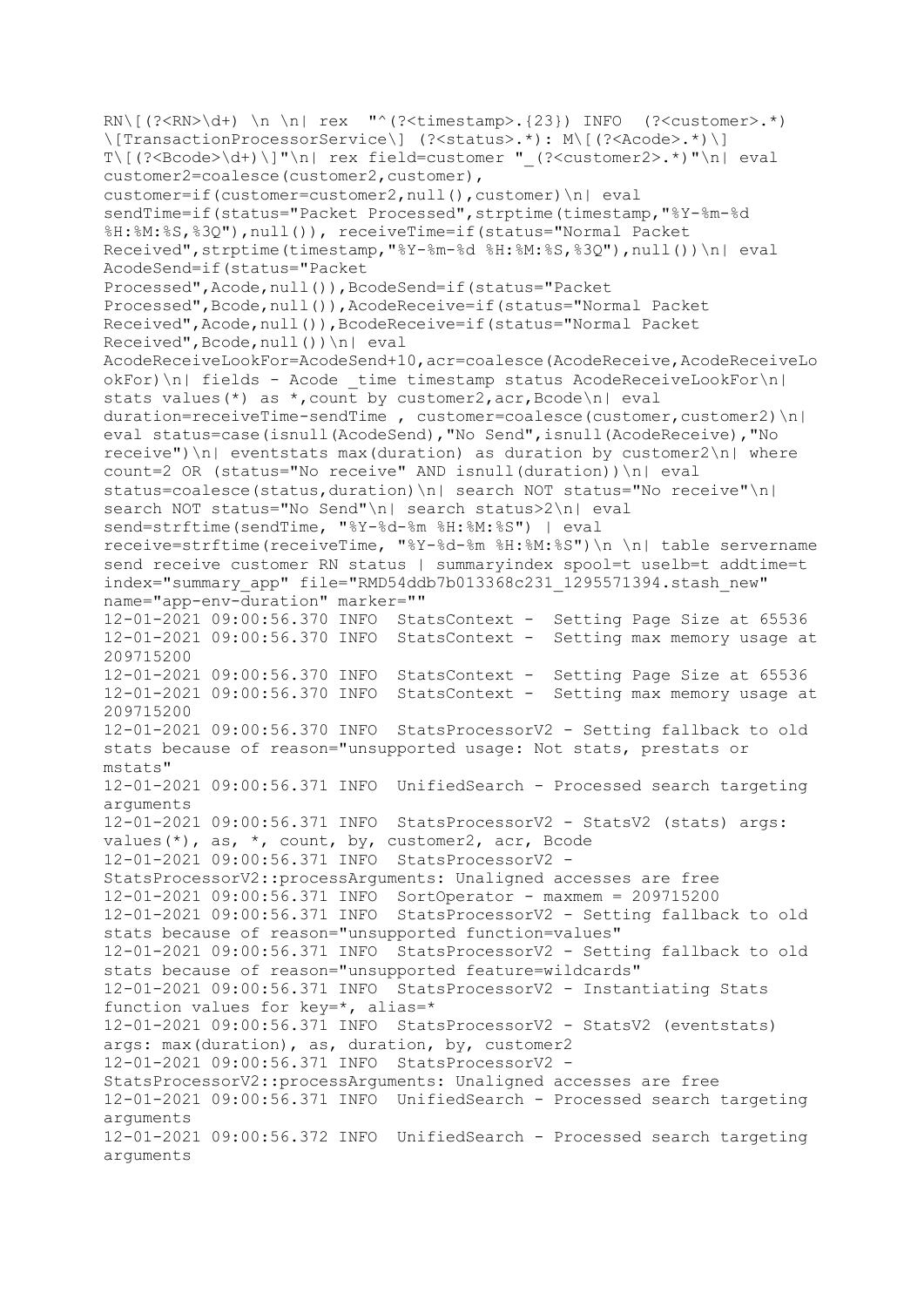12-01-2021 09:00:56.372 INFO UnifiedSearch - Processed search targeting arguments 12-01-2021 09:00:56.373 INFO AstOptimizer - SrchOptMetrics optimize\_toJson=0.002797400  $12-01-20\overline{2}1$  09:00:56.374 INFO AstVisitorFactory - Not building visitor : replace datamodel stats cmds with tstats  $12-01-2021$  09:00:56.374 INFO PredicatePushOptimizer - searchcannot be pushed through eval. Reason='status' is modified (Ref:'status') 12-01-2021 09:00:56.374 INFO PredicatePushOptimizer - searchcannot be pushed through eval. Reason='status' is modified (Ref:'status') 12-01-2021 09:00:56.374 INFO PredicatePushOptimizer - searchcannot be pushed through eval. Reason='status' is modified (Ref:'status') 12-01-2021 09:00:56.374 INFO SearchParser - PARSING: | summaryindex spool=t uselb=t addtime=t index="summary app" file="RMD54ddb7b013368c231\_1295571394.stash\_new" name="app-env-duration" marker="" 12-01-2021 09:00:56.374 INFO SearchParser - PARSING: | table servername, send, receive, customer, RN, status 12-01-2021 09:00:56.375 INFO SearchParser - PARSING: | eval receive=strftime(receiveTime,"%Y-%d-%m %H:%M:%S") 12-01-2021 09:00:56.375 INFO SearchParser - PARSING: | eval send=strftime(sendTime,"%Y-%d-%m %H:%M:%S") 12-01-2021 09:00:56.375 INFO SearchParser - PARSING: | search status>2 12-01-2021 09:00:56.375 INFO SearchParser - PARSING: | search NOT status="No Send" 12-01-2021 09:00:56.375 INFO SearchParser - PARSING: | search NOT status="No receive" 12-01-2021 09:00:56.375 INFO SearchParser - PARSING: | eval status=coalesce(status,duration) 12-01-2021 09:00:56.375 INFO SearchParser - PARSING: | where ((count == 2) OR ((status == "No receive") AND isnull(duration))) 12-01-2021 09:00:56.375 INFO StatsContext - Setting Page Size at 65536 12-01-2021 09:00:56.375 INFO StatsContext - Setting max memory usage at 209715200 12-01-2021 09:00:56.375 INFO StatsProcessorV2 - Setting fallback to old stats because of reason="unsupported usage: Not stats, prestats or mstats" 12-01-2021 09:00:56.375 INFO SearchParser - PARSING: | eventstats max(duration) as duration by customer2 12-01-2021 09:00:56.375 INFO StatsContext - Setting Page Size at 65536 12-01-2021 09:00:56.375 INFO StatsContext - Setting max memory usage at 209715200 12-01-2021 09:00:56.375 INFO StatsProcessorV2 - Setting fallback to old stats because of reason="unsupported usage: Not stats, prestats or mstats" 12-01-2021 09:00:56.375 INFO SearchParser - PARSING: | eval status=case(isnull(AcodeSend),"No Send",isnull(AcodeReceive),"No receive") 12-01-2021 09:00:56.375 INFO SearchParser - PARSING: | eval duration=(receiveTime - sendTime), customer=coalesce(customer,customer2) 12-01-2021 09:00:56.375 INFO StatsContext - Setting Page Size at 65536 12-01-2021 09:00:56.375 INFO StatsContext - Setting max memory usage at 209715200 12-01-2021 09:00:56.375 INFO SearchParser - PARSING: | stats values(\*) as \*,count by customer2,acr,Bcode 12-01-2021 09:00:56.375 INFO StatsContext - Setting Page Size at 65536 12-01-2021 09:00:56.375 INFO StatsContext - Setting max memory usage at 209715200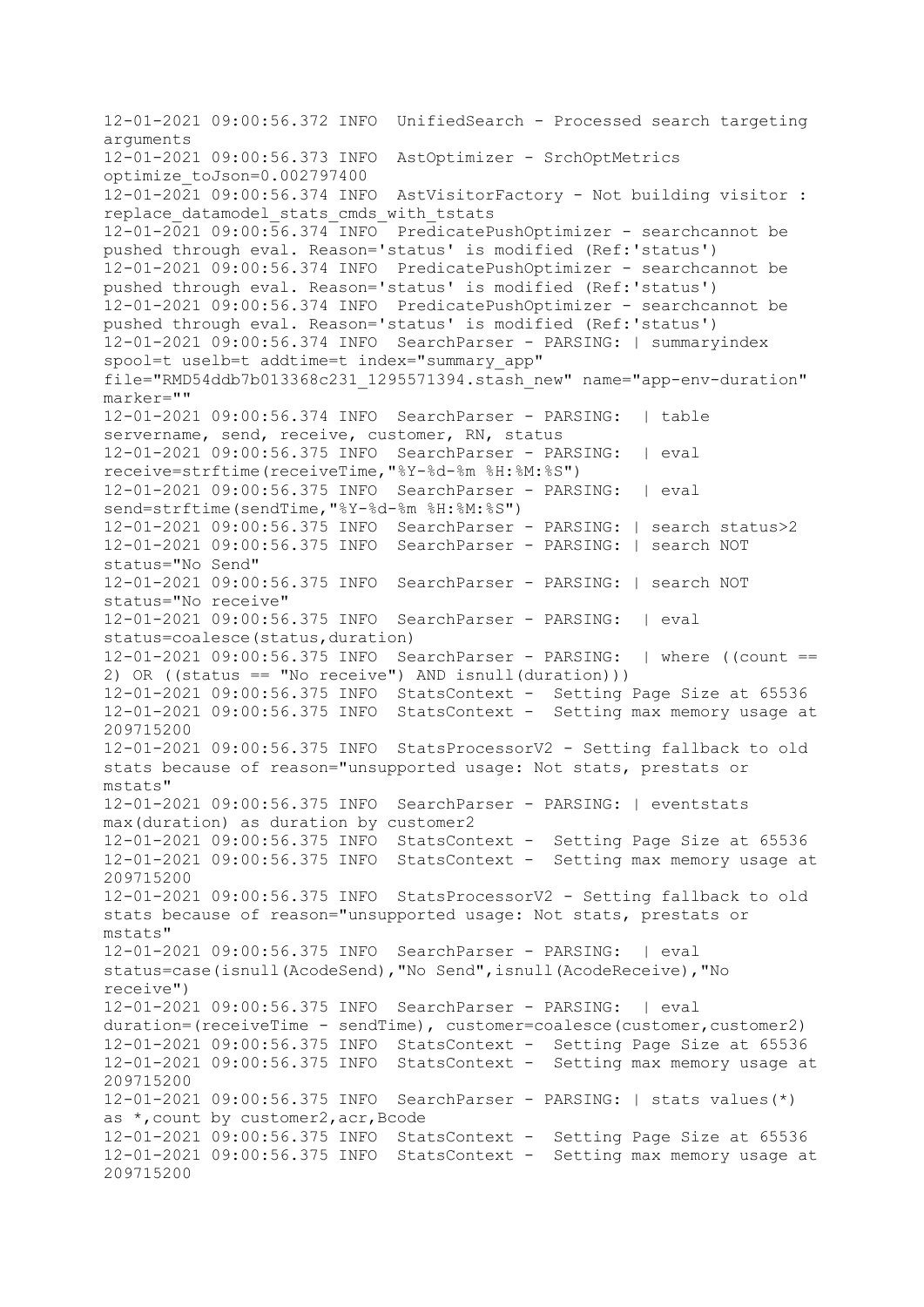12-01-2021 09:00:56.376 INFO SearchParser - PARSING: | fields - Acode, time, timestamp, status, AcodeReceiveLookFor 12-01-2021 09:00:56.376 INFO SearchParser - PARSING: | eval AcodeReceiveLookFor=(AcodeSend + 10), acr=coalesce(AcodeReceive,AcodeReceiveLookFor) 12-01-2021 09:00:56.376 INFO SearchParser - PARSING: | eval AcodeSend=if((status == "Packet Processed"),Acode,null()), BcodeSend=if((status == "Packet Processed"), Bcode, null()), AcodeReceive=if((status == "Normal Packet Received"), Acode, null()), BcodeReceive=if((status == "Normal Packet Received"), Bcode, null()) 12-01-2021 09:00:56.376 INFO SearchParser - PARSING: | eval sendTime=if((status == "Packet Processed"),strptime(timestamp,"%Y-%m-%d %H:%M:%S,%3Q"),null()), receiveTime=if((status == "Normal Packet Received"),strptime(timestamp,"%Y-%m-%d %H:%M:%S,%3Q"),null()) 12-01-2021 09:00:56.376 INFO SearchParser - PARSING: | eval customer2=coalesce(customer2,customer), customer=if((customer == customer2),null(),customer) 12-01-2021 09:00:56.376 INFO SearchParser - PARSING: | rex field=customer "\_(?<customer2>.\*)" 12-01-2021 09:00:56.376 INFO SearchParser - PARSING: | rex field=\_raw "^(?<timestamp>.{23}) INFO (?<customer>.\*) \\[TransactionProcessorService\\] (?<status>.\*): M\\[(?<Acode>.\*)\\]  $T\setminus [$  (?<Bcode> $\setminus \setminus d$ +)  $\setminus$ ]" 12-01-2021 09:00:56.376 INFO SearchParser - PARSING: | rex field=\_raw  $"RN\backslash ($  (?<RN> $\backslash \backslash d+$ ) " 12-01-2021 09:00:56.376 INFO SearchParser - PARSING: | rex field=source  $"\\\}/\hat{?}roduct>\\w+)\\/(?<date>\\d+)\\/(?<servername>\\w+)"$ 12-01-2021 09:00:56.376 INFO SearchParser - PARSING: | search  $(index="app" source=" /data/app/*/*" date hour>=1 (date hour<23 0R)$ (date\_hour=23 date\_minute<30)) ("Packet Processed" OR "Normal Packet Received")) 12-01-2021 09:00:56.376 INFO ProjElim - Black listed processors=[addinfo] 12-01-2021 09:00:56.376 INFO PredicatePushOptimizer - searchcannot be pushed through eval. Reason='status' is modified (Ref:'status') 12-01-2021 09:00:56.376 INFO PredicatePushOptimizer - searchcannot be pushed through eval. Reason='status' is modified (Ref:'status') 12-01-2021 09:00:56.376 INFO PredicatePushOptimizer - searchcannot be pushed through eval. Reason='status' is modified (Ref:'status') 12-01-2021 09:00:56.377 INFO AstOptimizer - Search optimizations have been disabled in limits.conf. Set enabled=true in [search\_optimization::replace\_stats\_cmds\_with\_tstats] 12-01-2021 09:00:56.377 INFO AstVisitorFactory - Not building visitor : replace stats cmds with tstats 12-01-2021 09:00:56.378 INFO AstOptimizer - SrchOptMetrics optimization=0.003642134 12-01-2021 09:00:56.378 INFO StatsContext - Setting Page Size at 65536 12-01-2021 09:00:56.378 INFO StatsContext - Setting max memory usage at 209715200 12-01-2021 09:00:56.378 INFO StatsContext - Setting Page Size at 65536 12-01-2021 09:00:56.378 INFO StatsContext - Setting max memory usage at 209715200 12-01-2021 09:00:56.378 INFO StatsProcessorV2 - Setting fallback to old stats because of reason="unsupported usage: Not stats, prestats or mstats" 12-01-2021 09:00:56.379 INFO SearchPhaseGenerator - Optimized Search =| search (index="app" source="/data/app/\*/\*" date hour>=1 (date hour<23 OR (date\_minute<30 date\_hour=23)) ("Packet Processed" OR "Normal Packet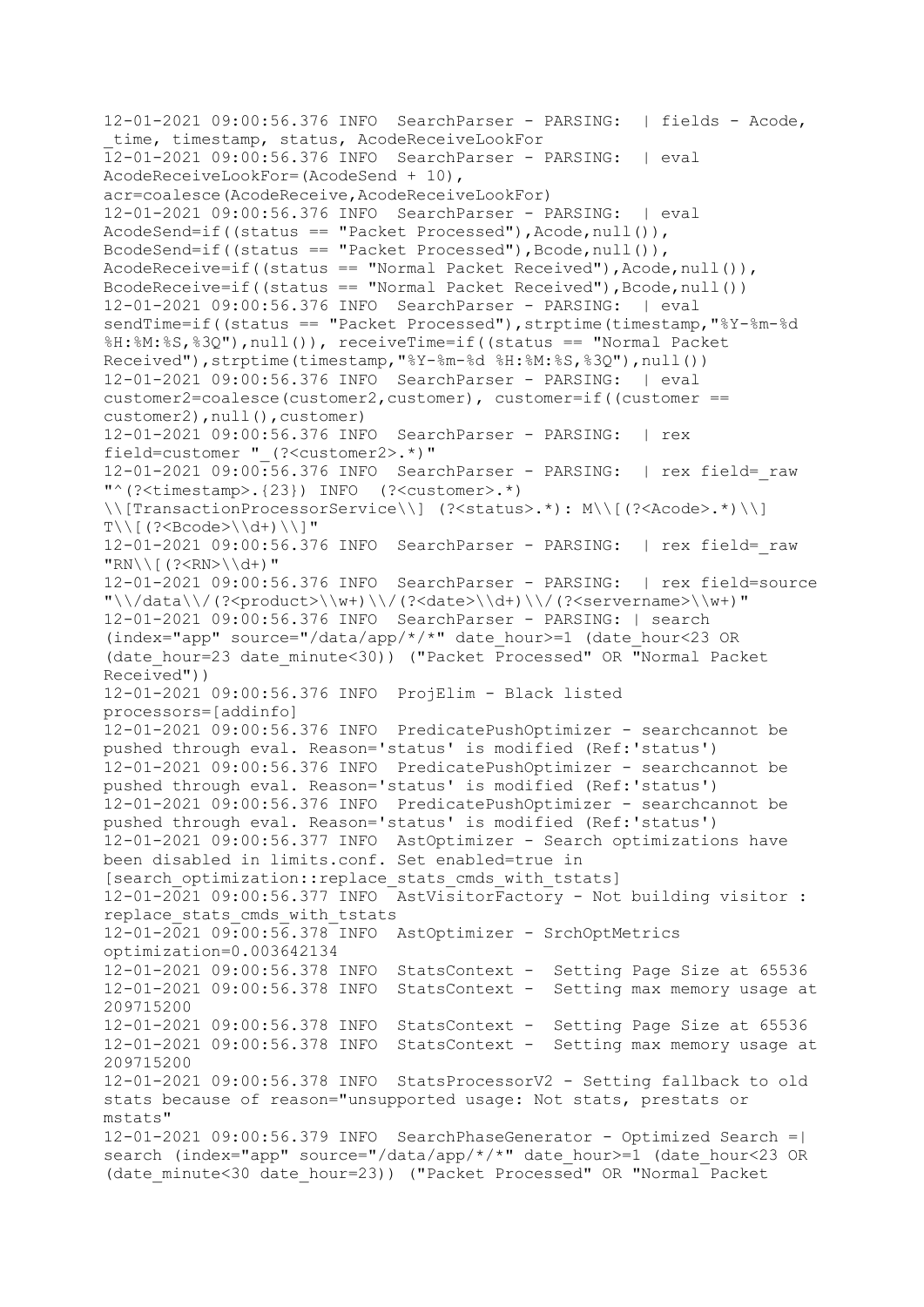Received")) | rex field=source  $"\\\/data\\/$  (?<product>\\w+)\\/(?<date>\\d+)\\/(?<servername>\\w+)" | rex field= raw "RN\\[(?<RN>\\d+)" | rex field= raw "^(?<timestamp>.{23}) INFO (?<customer>.\*) \\[TransactionProcessorService\\] (?<status>.\*): M\\[(?<Acode>.\*)\\] T\\[(?<Bcode>\\d+)\\]" | rex field=customer "\_(?<customer2>.\*)" | eval customer2=coalesce(customer2,customer),  $\overline{\text{customer}}$ =if((customer == customer2),null(),customer), sendTime=if((status == "Packet Processed"),strptime(timestamp,"%Y-%m-%d %H:%M:%S,%3Q"),null()), receiveTime=if((status == "Normal Packet Received"), strptime(timestamp, "%Y-%m-%d %H:%M:%S, %3Q"), null()), AcodeSend=if((status == "Packet Processed"),Acode,null()), BcodeSend=if((status == "Packet Processed"), Bcode, null()),  $AcodeReceive=if((status == "Normal Packet Received"), Acode, null())$ BcodeReceive=if((status == "Normal Packet Received"), Bcode, null()), AcodeReceiveLookFor=(AcodeSend + 10), acr=coalesce(AcodeReceive,AcodeReceiveLookFor) | fields - Acode, time, timestamp, status, AcodeReceiveLookFor | stats values(\*) as \*,count by customer2,acr,Bcode | eval duration=(receiveTime - sendTime), customer=coalesce(customer,customer2), status=case(isnull(AcodeSend),"No Send",isnull(AcodeReceive),"No receive") | eventstats max(duration) as duration by customer2 | where ((count == 2) OR ((status == "No receive") AND isnull(duration))) | eval status=coalesce(status,duration)| search (NOT status="No Send" NOT status="No receive" status>2) | eval send=strftime(sendTime,"%Y-%d-%m %H:%M:%S"), receive=strftime(receiveTime,"%Y-%d-%m %H:%M:%S") | table servername, send, receive, customer, RN, status | summaryindex spool=t uselb=t addtime=t index="summary\_app" file="RMD54ddb7b013368c231\_1295571394.stash\_new" name="app-env-duration" marker="" 12-01-2021 09:00:56.379 INFO ScopedTimer - search.optimize 0.008843350 12-01-2021 09:00:56.379 INFO ParallelReducePolicy - Current Search Head doesn't have any usable peers to use. 12-01-2021 09:00:56.379 INFO PhaseNodeGenerationVisitor - User lacking run multi phased searches, rolling back to 2-phase mode. 12-01-2021 09:00:56.379 INFO PhaseToPipelineVisitor - Phase Search = | search (index="app" source="/data/app/\*/\*" date hour>=1 (date hour<23 OR (date\_minute<30 date\_hour=23)) ("Packet Processed" OR "Normal Packet Received")) | rex field=source  $"\\\/data\\/$  (?<product>\\w+)\\/(?<date>\\d+)\\/(?<servername>\\w+)" | rex field=\_raw "RN\\[(?<RN>\\d+)" | rex field=\_raw "^(?<timestamp>.{23}) INFO (?<customer>.\*) \\[TransactionProcessorService\\] (?<status>.\*): M\\[(?<Acode>.\*)\\] T\\[(?<Bcode>\\d+)\\]" | rex field=customer "\_(?<customer2>.\*)" | eval customer2=coalesce(customer2,customer), customer=if((customer == customer2),null(),customer), sendTime=if((status == "Packet Processed"),strptime(timestamp,"%Y-%m-%d %H:%M:%S,%3Q"),null()), receiveTime=if((status == "Normal Packet Received"),strptime(timestamp,"%Y-%m-%d %H:%M:%S,%3Q"),null()), AcodeSend=if((status == "Packet Processed"),Acode,null()), BcodeSend=if((status == "Packet Processed"), Bcode, null()),  $AcodeReceive=if((status == "Normal Packet Receiver', Acode, null());$ BcodeReceive=if((status == "Normal Packet Received"), Bcode, null()), AcodeReceiveLookFor=(AcodeSend + 10), acr=coalesce(AcodeReceive,AcodeReceiveLookFor) | fields - Acode, time, timestamp, status, AcodeReceiveLookFor 12-01-2021 09:00:56.379 INFO SearchParser - PARSING: | search (index="app" source="/data/app/\*/\*" date\_hour>=1 (date\_hour<23 OR (date minute<30 date hour=23)) ("Packet Processed" OR "Normal Packet Received")) | rex field=source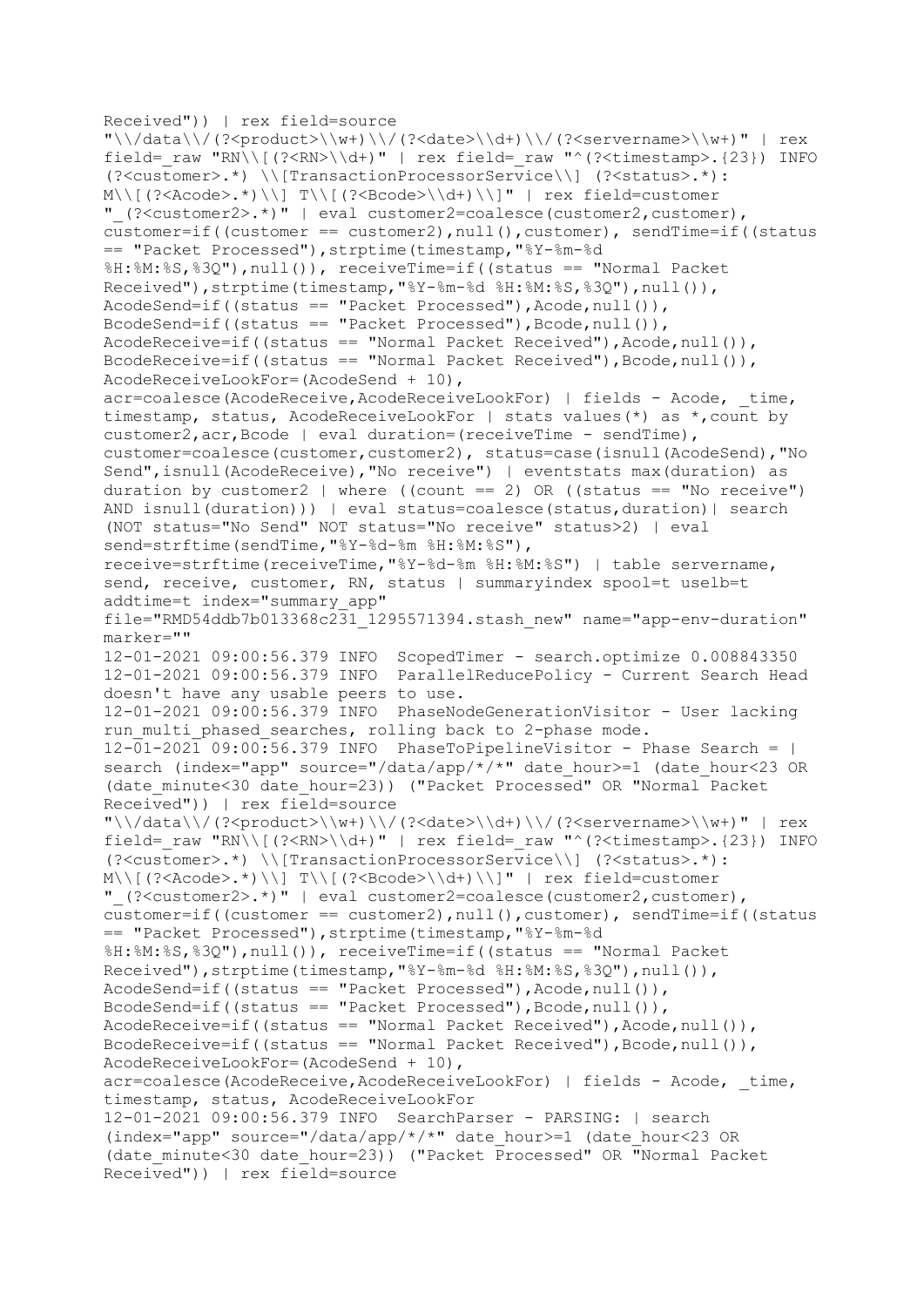"\\/data\\/(?<product>\\w+)\\/(?<date>\\d+)\\/(?<servername>\\w+)" | rex field= raw "RN\\[(?<RN>\\d+)" | rex field= raw "^(?<timestamp>.{23}) INFO (?<customer>.\*) \\[TransactionProcessorService\\] (?<status>.\*): M\\[(?<Acode>.\*)\\] T\\[(?<Bcode>\\d+)\\]" | rex field=customer "\_(?<customer2>.\*)" | eval customer2=coalesce(customer2,customer), customer=if((customer == customer2),null(),customer), sendTime=if((status == "Packet Processed"),strptime(timestamp,"%Y-%m-%d %H:%M:%S,%3Q"),null()), receiveTime=if((status == "Normal Packet Received"), strptime(timestamp, "%Y-%m-%d %H:%M:%S, %3Q"), null()), AcodeSend=if((status == "Packet Processed"),Acode,null()), BcodeSend=if((status == "Packet Processed"), Bcode, null()), AcodeReceive=if((status == "Normal Packet Received"),Acode,null()), BcodeReceive=if((status == "Normal Packet Received"), Bcode, null()), AcodeReceiveLookFor=(AcodeSend + 10), acr=coalesce(AcodeReceive,AcodeReceiveLookFor) | fields - Acode, time, timestamp, status, AcodeReceiveLookFor 12-01-2021 09:00:56.489 INFO SearchProcessor - Building search filter 12-01-2021 09:00:56.531 INFO CsvDataProvider - Reading schema for lookup table='dropdownsLookup', file size=77, modtime=1638304201 12-01-2021 09:00:56.531 INFO CsvDataProvider - Reading schema for lookup table='nix\_action\_lookup', file size=413, modtime=1623833857 12-01-2021 09:00:56.531 INFO CsvDataProvider - Reading schema for lookup table='cardiran-bin.csv', file size=1194, modtime=1634653347 12-01-2021 09:00:56.531 INFO CsvDataProvider - Reading schema for lookup table='cardiran-respcode.csv', file size=5767, modtime=1634567353 12-01-2021 09:00:56.531 INFO CsvDataProvider - Reading schema for lookup table='nix\_endpoint\_change\_vendor\_action\_lookup', file size=186, modtime=1623833632 12-01-2021 09:00:56.532 INFO CsvDataProvider - Reading schema for lookup table='nix fs notification change type lookup', file size=49, modtime=1623833632 12-01-2021 09:00:56.532 INFO CsvDataProvider - Reading schema for lookup table='nix endpoint change object category lookup', file size=89, modtime=1623833632 12-01-2021 09:00:56.532 INFO CsvDataProvider - Reading schema for lookup table='nix\_endpoint\_change\_status\_lookup', file size=54, modtime=1623833632 12-01-2021 09:00:56.532 INFO CsvDataProvider - Reading schema for lookup table='informix-error-codes.csv', file size=101673, modtime=1634324307 12-01-2021 09:00:56.532 INFO CsvDataProvider - Reading schema for lookup table='jboss\_severity\_type\_lookup', file size=300, modtime=1624544699  $12-01-2021$   $09:00:56.532$  INFO CsyDataProvider - Reading schema for lookup table='nix linux audit action lookup', file size=340, modtime=1623833632 12-01-2021 09:00:56.533 INFO CsvDataProvider - Reading schema for lookup table='nmon data asset description', file size=2563, modtime=1623833414 12-01-2021 09:00:56.534 INFO CsvDataProvider - Reading schema for lookup table='pan-code.csv', file size=551, modtime=1634985619 12-01-2021 09:00:56.534 INFO CsvDataProvider - Reading schema for lookup table='nix\_linux\_service\_startmode\_lookup', file size=3859, modtime=1623833632 12-01-2021 09:00:56.534 INFO CsvDataProvider - Reading schema for lookup table='nix\_da\_update\_status\_lookup', file size=176, modtime=1623833632 12-01-2021 09:00:56.534 INFO CsvDataProvider - Reading schema for lookup table='nix\_da\_version\_range\_lookup', file size=152, modtime=1623833632  $12-01-2021$  09:00:56.534 INFO CsvDataProvider - Reading schema for lookup table='use-error-code.csv', file size=31972, modtime=1634257933 12-01-2021 09:00:56.564 INFO SearchEvaluatorBasedExpander - Performing lookup expansions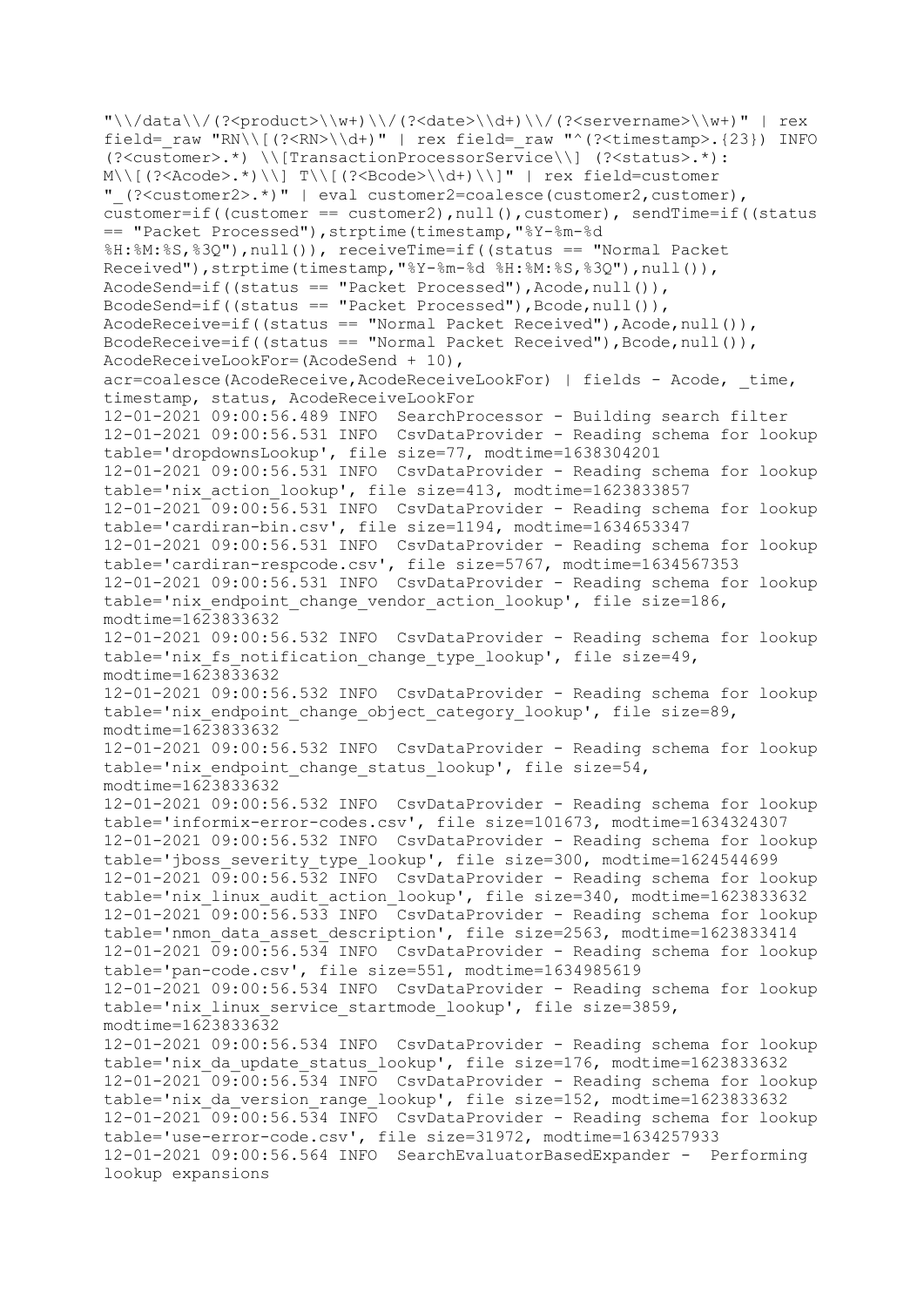12-01-2021 09:00:56.564 INFO SearchEvaluatorBasedExpander - Lookup expansion took 0 ms 12-01-2021 09:00:56.564 INFO SearchEvaluatorBasedExpander - Performing calculated field expansions 12-01-2021 09:00:56.564 INFO SearchEvaluatorBasedExpander - Calculated field expansion took 0 ms 12-01-2021 09:00:56.564 INFO SearchEvaluatorBasedExpander - Performing field alias expansions 12-01-2021 09:00:56.564 INFO SearchEvaluatorBasedExpander - field alias expansions took 0 ms 12-01-2021 09:00:56.564 INFO SearchEvaluatorBasedExpander - Performing kvfield expansions 12-01-2021 09:00:56.564 INFO SearchEvaluatorBasedExpander - kvfield expansions took 0 ms 12-01-2021 09:00:56.564 INFO SearchEvaluatorBasedExpander - Performing reverse sourcetype expansions 12-01-2021 09:00:56.564 INFO SearchEvaluatorBasedExpander - sourcetype expansions took 0 ms 12-01-2021 09:00:56.564 INFO UnifiedSearch - Expanded index search = (index="app" source="/data/app/\*/\*" date\_hour>=1 (date\_hour<23 OR (date\_minute<30 date\_hour=23)) ("Packet Processed" OR "Normal Packet Received")) 12-01-2021 09:00:56.564 INFO UnifiedSearch - base lispy: [ AND index::use message source::/data/app/\*/\* [ GTE date hour 1 ] [ OR [ LT date hour 23 ] [ AND [ LT date minute 30 ] [ EQ date hour 23 ] ] ] [ OR processed [ AND normal received ] ] ] 12-01-2021 09:00:56.565 INFO UnifiedSearch - Processed search targeting arguments 12-01-2021 09:00:56.565 INFO StatsContext - Setting Page Size at 65536 12-01-2021 09:00:56.565 INFO StatsContext - Setting max memory usage at 209715200 12-01-2021 09:00:56.565 INFO StatsContext - Setting Page Size at 65536 12-01-2021 09:00:56.566 INFO StatsContext - Setting max memory usage at 209715200 12-01-2021 09:00:56.566 INFO StatsProcessorV2 - Setting fallback to old stats because of reason="unsupported usage: Not stats, prestats or mstats" 12-01-2021 09:00:56.566 INFO PhaseToPipelineVisitor - Phase Search = | stats values(\*) as \*,count by customer2,acr,Bcode | eval duration=(receiveTime - sendTime), customer=coalesce(customer, customer2), status=case(isnull(AcodeSend),"No Send",isnull(AcodeReceive),"No receive") | eventstats max(duration) as duration by customer2 | where  $((count == 2) OR ((status == "No receive") AND isnull (duration))) \mid eval$ status=coalesce(status,duration)| search (NOT status="No Send" NOT status="No receive" status>2) | eval send=strftime(sendTime,"%Y-%d-%m %H:%M:%S"), receive=strftime(receiveTime,"%Y-%d-%m %H:%M:%S") | table servername, send, receive, customer, RN, status | summaryindex spool=t uselb=t addtime=t index="summary app" file="RMD54ddb7b013368c231\_1295571394.stash\_new" name="app-env-duration" marker="" 12-01-2021 09:00:56.566 INFO SearchParser - PARSING: | stats values(\*) as \*,count by customer2,acr,Bcode | eval duration=(receiveTime sendTime), customer=coalesce(customer, customer2), status=case(isnull(AcodeSend),"No Send",isnull(AcodeReceive),"No receive") | eventstats max(duration) as duration by customer2 | where  $((count == 2) OR ((status == "No receive") AND isnull (duration))) \mid eval$ status=coalesce(status,duration)| search (NOT status="No Send" NOT status="No receive" status>2) | eval send=strftime(sendTime, "%Y-%d-%m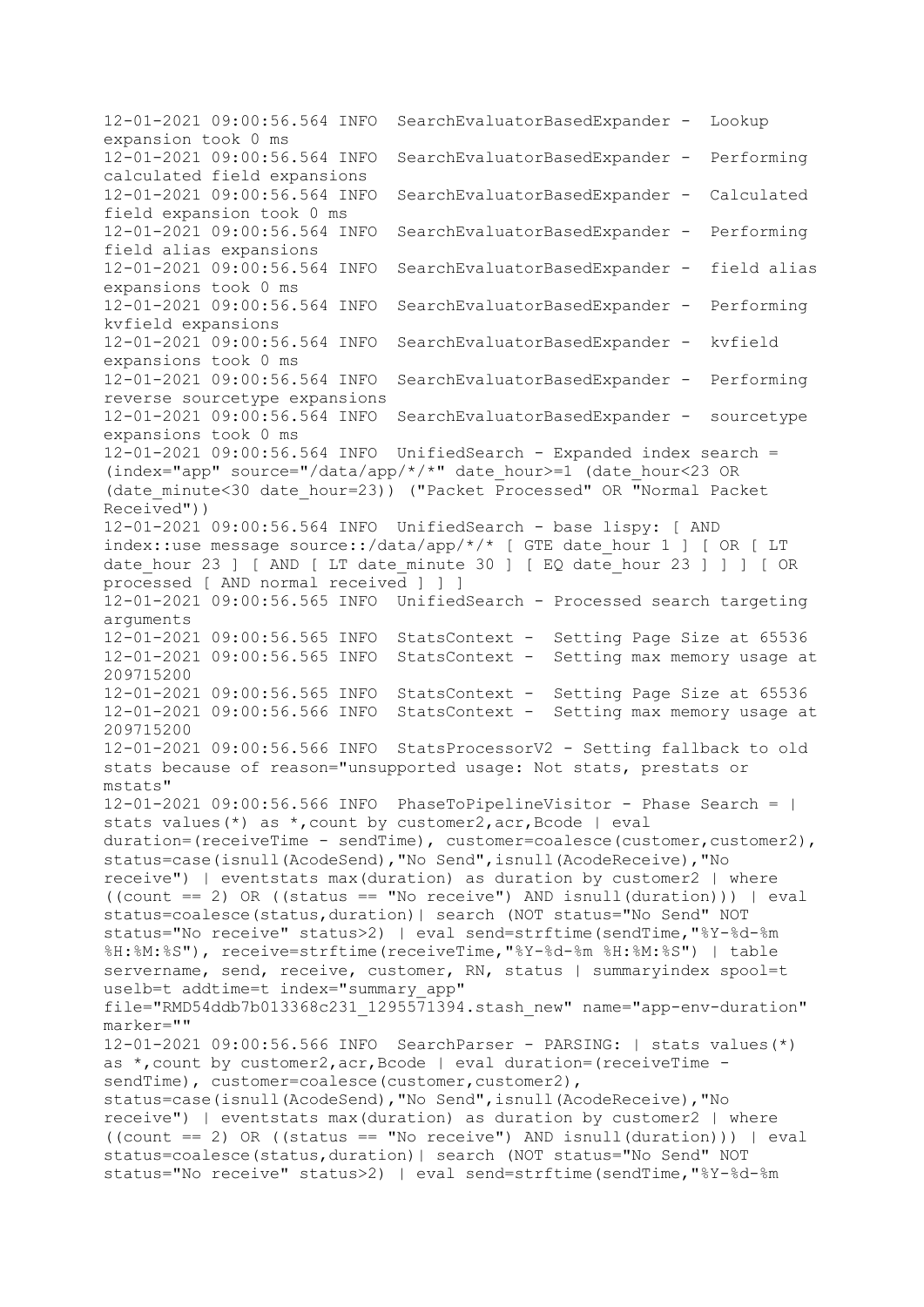%H:%M:%S"), receive=strftime(receiveTime,"%Y-%d-%m %H:%M:%S") | table servername, send, receive, customer, RN, status | summaryindex spool=t uselb=t addtime=t index="summary app" file="RMD54ddb7b013368c231\_1295571394.stash\_new" name="app-env-duration" marker="" 12-01-2021 09:00:56.566 INFO StatsContext - Setting Page Size at 65536 12-01-2021 09:00:56.566 INFO StatsContext - Setting max memory usage at 209715200 12-01-2021 09:00:56.566 INFO StatsContext - Setting Page Size at 65536 12-01-2021 09:00:56.566 INFO StatsContext - Setting max memory usage at 209715200 12-01-2021 09:00:56.566 INFO StatsProcessorV2 - Setting fallback to old stats because of reason="unsupported usage: Not stats, prestats or mstats" 12-01-2021 09:00:56.566 INFO StatsProcessorV2 - StatsV2 (stats) args: values(\*), as, \*, count, by, customer2, acr, Bcode 12-01-2021 09:00:56.566 INFO StatsProcessorV2 - StatsProcessorV2::processArguments: Unaligned accesses are free 12-01-2021 09:00:56.566 INFO SortOperator - maxmem = 209715200 12-01-2021 09:00:56.566 INFO StatsProcessorV2 - Setting fallback to old stats because of reason="unsupported function=values" 12-01-2021 09:00:56.566 INFO StatsProcessorV2 - Setting fallback to old stats because of reason="unsupported feature=wildcards" 12-01-2021 09:00:56.566 INFO StatsProcessorV2 - Instantiating Stats function values for key=\*, alias=\* 12-01-2021 09:00:56.566 INFO StatsProcessorV2 - StatsV2 (eventstats) args: max(duration), as, duration, by, customer2 12-01-2021 09:00:56.566 INFO StatsProcessorV2 - StatsProcessorV2::processArguments: Unaligned accesses are free 12-01-2021 09:00:56.566 INFO UnifiedSearch - Processed search targeting arguments 12-01-2021 09:00:56.566 INFO SearchPipeline - ReportSearch=1 AllowBatchMode=1 12-01-2021 09:00:56.566 INFO SearchPhaseParserControl - Disabling remote timeline computation due to processor name=fields, not allowing it 12-01-2021 09:00:56.566 INFO SearchParser - PARSING: addinfo type=count label=prereport events track fieldmeta events=true 12-01-2021 09:00:56.567 INFO SearchParser - PARSING: prestats count values("\*") by Bcode acr customer2 12-01-2021 09:00:56.567 INFO StatsContext - Setting Page Size at 65536 12-01-2021 09:00:56.567 INFO StatsContext - Setting max memory usage at 209715200 12-01-2021 09:00:56.567 INFO StatsProcessorV2 - StatsV2 (stats) args: count, values(\*), by, Bcode, acr, customer2 12-01-2021 09:00:56.567 INFO StatsProcessorV2 - StatsProcessorV2::processArguments: Unaligned accesses are free 12-01-2021 09:00:56.567 INFO StatsProcessorV2 - Instantiating Stats function count for key=, alias=count 12-01-2021 09:00:56.567 INFO StatsProcessorV2 - Setting fallback to old stats because of reason="unsupported function=values" 12-01-2021 09:00:56.567 INFO StatsProcessorV2 - Setting fallback to old stats because of reason="unsupported feature=wildcards" 12-01-2021 09:00:56.567 INFO StatsProcessorV2 - Instantiating Stats function values for key=\*, alias=values(\*) 12-01-2021 09:00:56.567 INFO SearchPhaseGenerator - No need for RTWindowProcessor 12-01-2021 09:00:56.567 INFO SearchPhaseGenerator - Timeliner will not be executed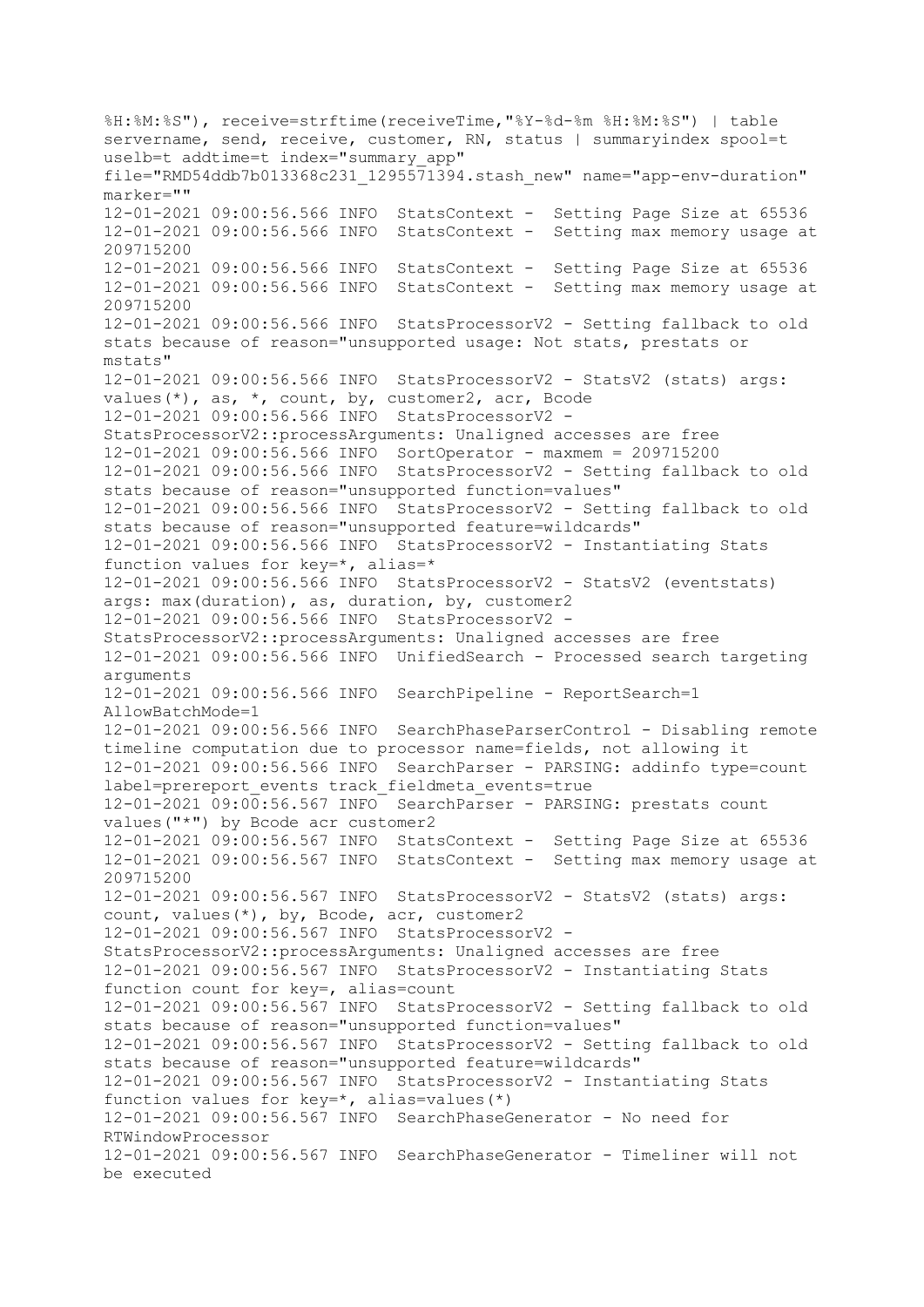12-01-2021 09:00:56.567 INFO SearchPhaseGenerator - required fields list to add to different pipelines =  $*$ 12-01-2021 09:00:56.567 INFO SearchPhaseGenerator - Remote Timeliner= 12-01-2021 09:00:56.567 INFO SearchPhaseGenerator - Fileds=fields keepcolorder=t "\*" 12-01-2021 09:00:56.567 INFO SearchPhaseGenerator - REMOTE TIMELINER ADDED 12-01-2021 09:00:56.567 INFO SearchParser - PARSING: fields keepcolorder=t "\*" 12-01-2021 09:00:56.567 INFO SearchPhaseGenerator - Adding noop to provide result collation at search head 12-01-2021 09:00:56.567 INFO SearchParser - PARSING: noop 12-01-2021 09:00:56.567 INFO SearchPhaseGenerator - Search Phases created. 12-01-2021 09:00:56.569 INFO UserManager - Setting user context: admin 12-01-2021 09:00:56.569 INFO UserManager - Done setting user context: admin -> admin 12-01-2021 09:00:56.569 INFO UserManager - Unwound user context: admin - > admin 12-01-2021 09:00:56.569 INFO DistributedSearchResultCollectionManager - Stream search: litsearch (index="app" source="/data/app/\*/\*" date hour>=1 (date\_hour<23 OR (date\_minute<30 date\_hour=23)) ("Packet Processed" OR "Normal Packet Received")) | rex field=source  $"\\\dagger\/(data\\d$  (?<product>\\w+)\\/(?<date>\\d+)\\/(?<servername>\\w+)" | rex field= raw "RN\\[(?<RN>\\d+)" | rex field= raw "^(?<timestamp>.{23}) INFO (?<customer>.\*) \\[TransactionProcessorService\\] (?<status>.\*): M\\[(?<Acode>.\*)\\] T\\[(?<Bcode>\\d+)\\]" | rex field=customer "\_(?<customer2>.\*)" | eval customer2=coalesce(customer2,customer), customer=if((customer == customer2),null(),customer), sendTime=if((status == "Packet Processed"),strptime(timestamp,"%Y-%m-%d %H:%M:%S,%3Q"),null()), receiveTime=if((status == "Normal Packet Received"),strptime(timestamp,"%Y-%m-%d %H:%M:%S,%3Q"),null()), AcodeSend=if((status == "Packet Processed"), Acode, null()), BcodeSend=if((status == "Packet Processed"), Bcode, null()),  $AcodeReceive=if((status == "Normal Packet Receiver")$ ,  $Acode, null())$ , BcodeReceive=if((status == "Normal Packet Received"), Bcode, null()), AcodeReceiveLookFor=(AcodeSend + 10), acr=coalesce(AcodeReceive,AcodeReceiveLookFor) | fields - Acode, time, timestamp, status, AcodeReceiveLookFor | addinfo type=count label=prereport events track fieldmeta events=true | fields keepcolorder=t  $\frac{1}{n}$ \*" | prestats count values("\*") by Bcode acr customer2 12-01-2021 09:00:56.569 INFO ExternalResultProvider - No external result providers are configured 12-01-2021 09:00:56.569 INFO DistributedSearchResultCollectionManager - ERP FACTORY initialized, but zero external result provider, hence disabling \_isERPCollectionEnabled 12-01-2021 09:00:56.569 INFO DistributedSearchResultCollectionManager - Default search group:\* 12-01-2021 09:00:56.569 INFO SearchTargeter - Index list is not available for logsrv targeting based on splunk\_server and splunk\_server\_group only 12-01-2021 09:00:56.569 INFO DistributedSearchResultCollectionManager - Connecting to peer logsrv connectAll 0 connectToSpecificPeer 1 12-01-2021 09:00:56.569 INFO SearchPhaseGenerator - Time spends on creating distributed search results infrastructure; dispatchcreatedSearchResultInfrastructure=0.000718248 seconds. 12-01-2021 09:00:56.570 INFO UserManager - Setting user context: admin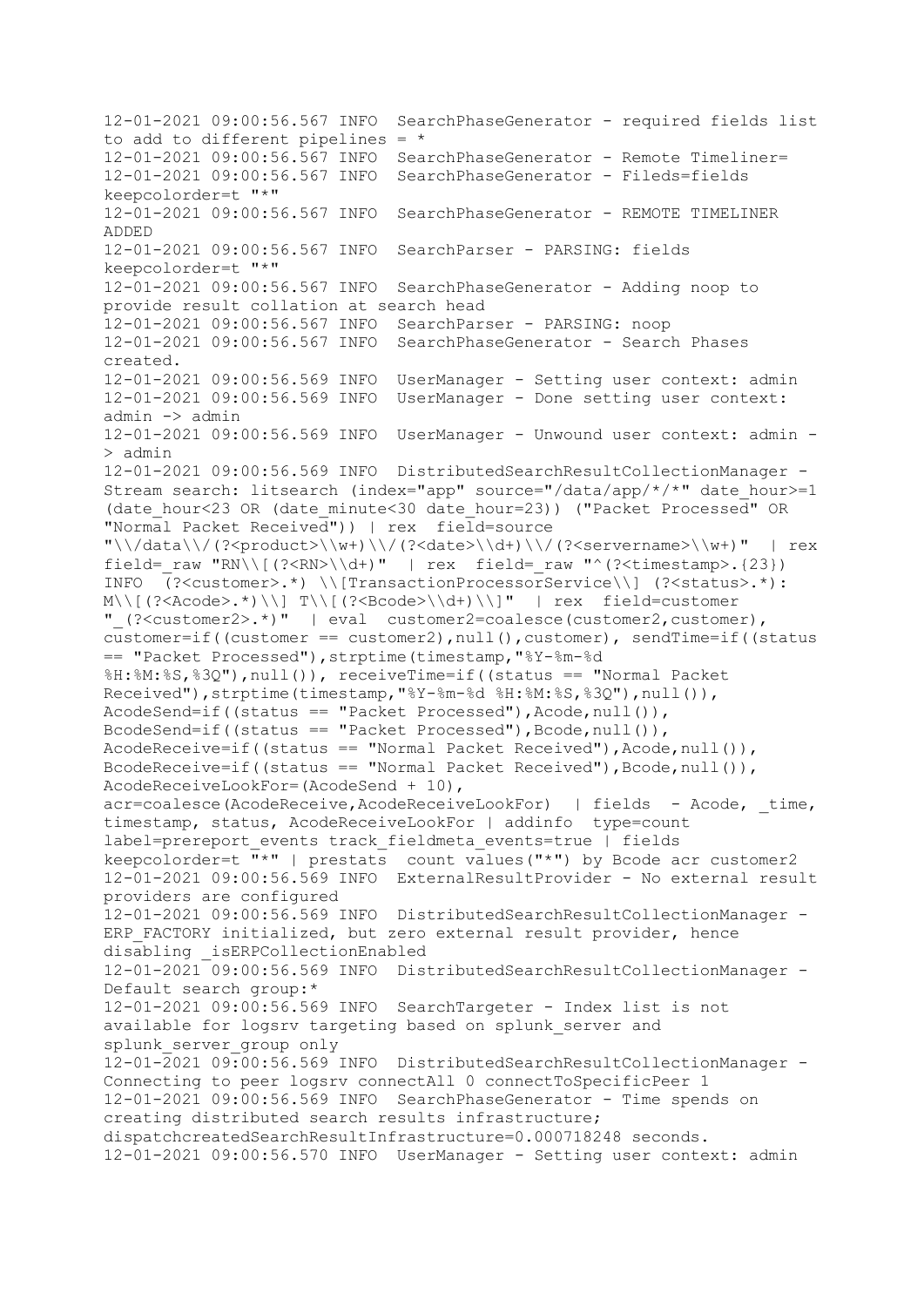12-01-2021 09:00:56.570 INFO UserManager - Done setting user context: NULL -> admin 12-01-2021 09:00:56.570 INFO SearchParser - PARSING: | streamnoop 12-01-2021 09:00:56.570 INFO UserManager - Setting user context: admin 12-01-2021 09:00:56.570 INFO UserManager - Done setting user context: NULL -> admin 12-01-2021 09:00:56.570 INFO SearchParser - PARSING: streamnoop | stats values(\*) as \*, count by customer2,  $\text{acc}_r$ ,  $\text{Bcode}$  | eval duration=(receiveTime) - sendTime), customer=coalesce(customer, customer2), status=case(isnull(AcodeSend),"No Send",isnull(AcodeReceive),"No receive") | eventstats max(duration) as duration by customer2 | where ((count == 2) OR ((status == "No receive") AND isnull(duration))) | eval status=coalesce(status,duration) | search (NOT status="No Send" NOT status="No receive" status>2) | eval send=strftime(sendTime,"%Y-%d-%m %H:%M:%S"), receive=strftime(receiveTime,"%Y-%d-%m %H:%M:%S") | table servername, send, receive, customer, RN, status | summaryindex spool=t uselb=t addtime=t index="summary app" file="RMD54ddb7b013368c231\_1295571394.stash\_new" name="app-env-duration" marker="" | noop 12-01-2021 09:00:56.570 INFO StatsContext - Setting Page Size at 65536 12-01-2021 09:00:56.570 INFO StatsContext - Setting max memory usage at 209715200 12-01-2021 09:00:56.570 INFO StatsContext - Setting Page Size at 65536 12-01-2021 09:00:56.570 INFO UserManager - Setting user context: admin 12-01-2021 09:00:56.570 INFO StatsContext - Setting max memory usage at 209715200 12-01-2021 09:00:56.570 INFO UserManager - Done setting user context: NULL -> admin 12-01-2021 09:00:56.570 INFO StatsProcessorV2 - Setting fallback to old stats because of reason="unsupported usage: Not stats, prestats or mstats" 12-01-2021 09:00:56.570 INFO StatsProcessorV2 - StatsV2 (stats) args: values(\*), as, \*, count, by, customer2, acr, Bcode 12-01-2021 09:00:56.570 INFO StatsProcessorV2 - StatsProcessorV2::processArguments: Unaligned accesses are free 12-01-2021 09:00:56.570 INFO UserManager - Setting user context: admin 12-01-2021 09:00:56.570 INFO UserManager - Done setting user context: NULL -> admin 12-01-2021 09:00:56.570 INFO SortOperator - maxmem = 209715200 12-01-2021 09:00:56.570 INFO StatsProcessorV2 - Setting fallback to old stats because of reason="unsupported function=values" 12-01-2021 09:00:56.570 INFO StatsProcessorV2 - Setting fallback to old stats because of reason="unsupported feature=wildcards" 12-01-2021 09:00:56.570 INFO StatsProcessorV2 - Instantiating Stats function values for key=\*, alias=\* 12-01-2021 09:00:56.570 INFO StatsProcessorV2 - StatsV2 (eventstats) args: max(duration), as, duration, by, customer2 12-01-2021 09:00:56.570 INFO StatsProcessorV2 - StatsProcessorV2::processArguments: Unaligned accesses are free 12-01-2021 09:00:56.570 INFO UserManager - Setting user context: admin 12-01-2021 09:00:56.570 INFO UnifiedSearch - Processed search targeting arguments 12-01-2021 09:00:56.570 INFO UserManager - Done setting user context: NULL -> admin 12-01-2021 09:00:56.570 INFO UserManager - Setting user context: admin 12-01-2021 09:00:56.570 INFO UserManager - Done setting user context: NULL -> admin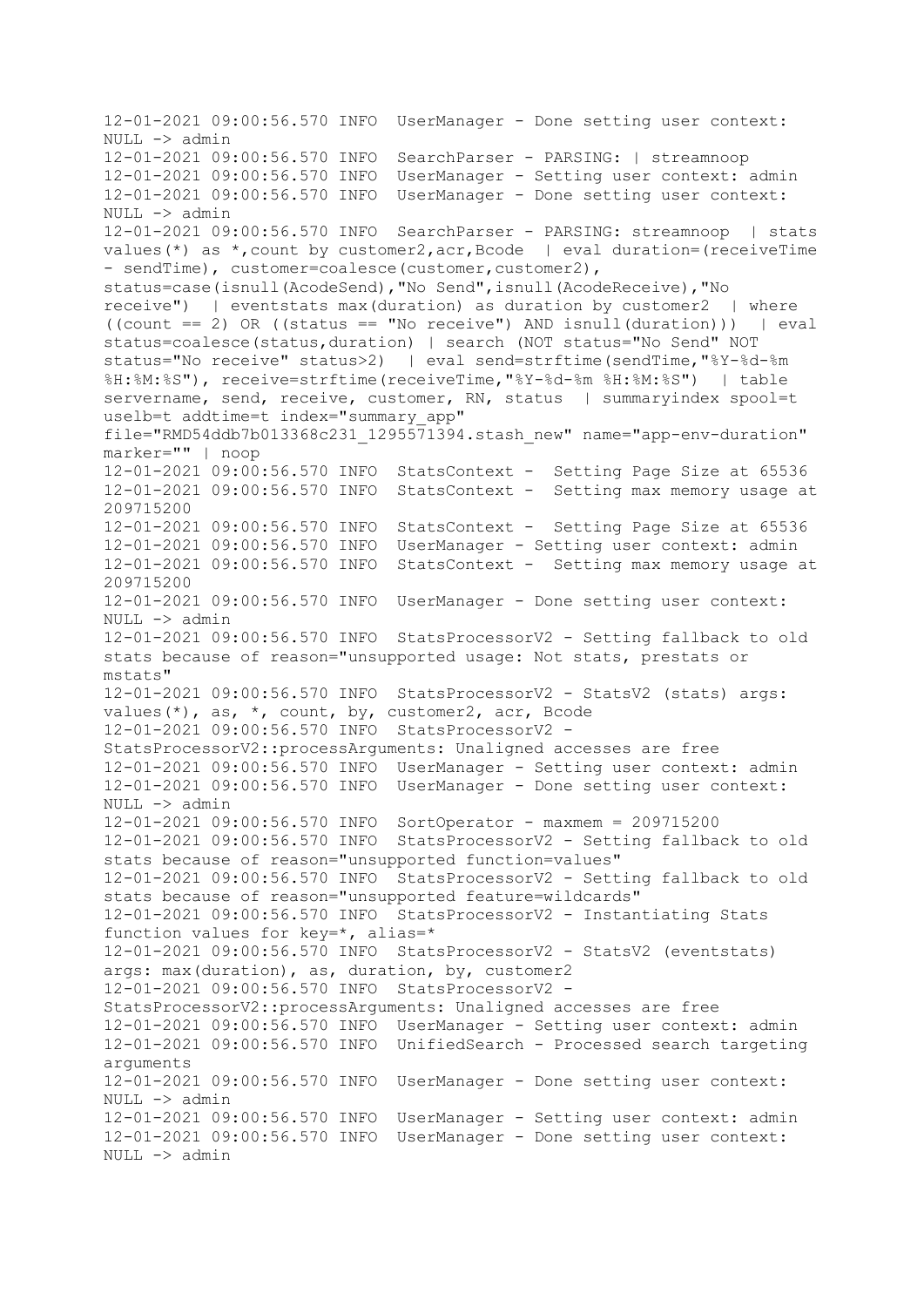12-01-2021 09:00:56.571 INFO SearchParser - PARSING: litsearch (index="app" source="/data/app/\*/\*" date\_hour>=1 (date\_hour<23 OR (date\_minute<30 date\_hour=23)) ("Packet Processed" OR "Normal Packet Received")) | rex field=source "\\/data\\/(?<product>\\w+)\\/(?<date>\\d+)\\/(?<servername>\\w+)" | rex field= raw "RN\\[(?<RN>\\d+)" | rex field= raw "^(?<timestamp>.{23}) INFO (?<customer>.\*) \\[TransactionProcessorService\\] (?<status>.\*): M\\[(?<Acode>.\*)\\] T\\[(?<Bcode>\\d+)\\]" | rex field=customer "\_(?<customer2>.\*)" | eval customer2=coalesce(customer2,customer), customer=if((customer == customer2),null(),customer), sendTime=if((status == "Packet Processed"),strptime(timestamp,"%Y-%m-%d %H:%M:%S,%3Q"),null()), receiveTime=if((status == "Normal Packet Received"), strptime(timestamp, "%Y-%m-%d %H:%M:%S, %3Q"), null()), AcodeSend=if((status == "Packet Processed"),Acode,null()), BcodeSend=if((status == "Packet Processed"),Bcode,null()), AcodeReceive=if((status == "Normal Packet Received"),Acode,null()), BcodeReceive=if((status == "Normal Packet Received"), Bcode, null()), AcodeReceiveLookFor=(AcodeSend + 10), acr=coalesce(AcodeReceive,AcodeReceiveLookFor) | fields - Acode, time, timestamp, status, AcodeReceiveLookFor | addinfo type=count label=prereport events track fieldmeta events=true | fields keepcolorder=t  $\bar{m}$ \*" | prestats count values("\*") by Bcode acr customer2 12-01-2021 09:00:56.571 INFO SearchOrchestrator - Starting the status control thread. 12-01-2021 09:00:56.571 INFO SearchOrchestrator - Starting phase=1 12-01-2021 09:00:56.571 INFO StatsContext - Setting Page Size at 65536 12-01-2021 09:00:56.571 INFO StatsContext - Setting max memory usage at 209715200 12-01-2021 09:00:56.571 INFO UserManager - Setting user context: admin 12-01-2021 09:00:56.571 INFO UserManager - Done setting user context:  $NULL$   $\rightarrow$  admin 12-01-2021 09:00:56.571 INFO SearchStatusEnforcer - Enforcing disk quota  $= 104857600000$ 12-01-2021 09:00:56.571 INFO UserManager - Setting user context: admin 12-01-2021 09:00:56.571 INFO UserManager - Done setting user context: NULL -> admin 12-01-2021 09:00:56.571 INFO ReducePhaseExecutor - Stating phase\_1 12-01-2021 09:00:56.571 INFO DispatchExecutor - BEGIN OPEN: Processor=stats 12-01-2021 09:00:56.683 INFO PreviewExecutor - Preview Enforcing initialization done 12-01-2021 09:00:56.701 INFO SearchParser - PARSING: typer | tags 12-01-2021 09:00:56.806 INFO FastTyper - found nodes count: comparisons=468, unique\_comparisons=223, terms=166, unique\_terms=109, phrases=97, unique phrases=74, total leaves=731 12-01-2021 09:00:56.818 INFO BatchSearch - Using Batch Search 12-01-2021 09:00:56.819 INFO UserManager - Setting user context: admin 12-01-2021 09:00:56.819 INFO UserManager - Done setting user context: admin -> admin 12-01-2021 09:00:56.819 INFO FastSearchFilter - Finished initializing IndexScopedFilter - trivial=0, nTerms=0, oTerms=2, host=0, source=1, sourcetype=0, linecount=0 exactCustomCmp=0 12-01-2021 09:00:56.819 INFO UserManager - Unwound user context: admin - > admin 12-01-2021 09:00:56.819 INFO BatchSearch - Clearing any DDM references 12-01-2021 09:00:56.819 INFO CMBucketId - CMIndexId: New indexName=app inserted, mapping to id=1 12-01-2021 09:00:56.822 INFO BatchSearch - index: app dbsize=35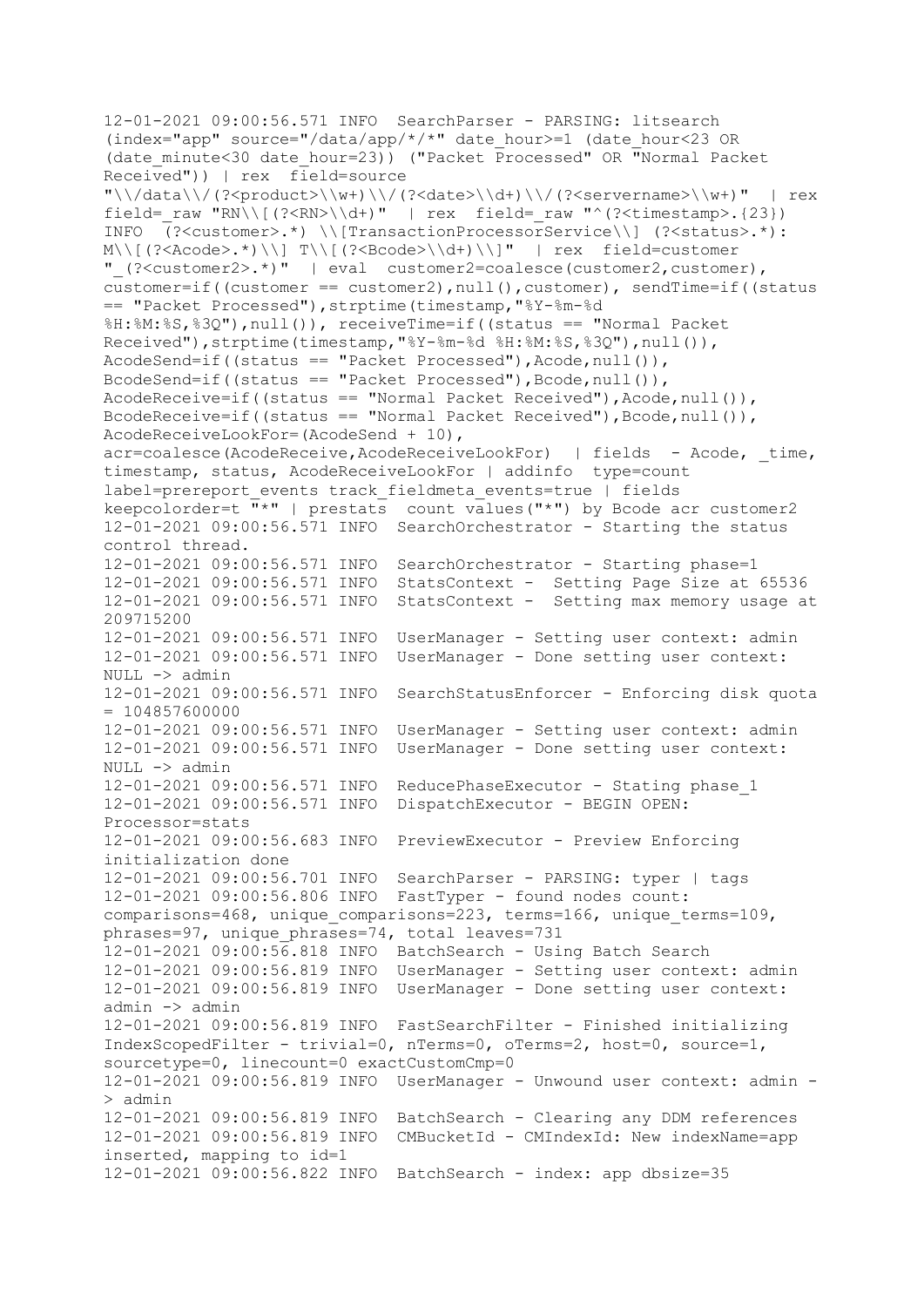12-01-2021 09:00:56.822 INFO UnifiedSearch - Search summary\_id=B2F38184- 60AE-43CF-92DB-3B904F81A8E7\_search\_admin\_NSb220a57ebd140e62, maxtimespan= 12-01-2021 09:00:56.823 INFO UnifiedSearch - Initialization of search data structures took 122 ms 12-01-2021 09:00:56.823 INFO UnifiedSearch - Processed search targeting arguments 12-01-2021 09:00:56.823 INFO StatsProcessorV2 - StatsV2 (stats) args: count, values(\*), by, Bcode, acr, customer2 12-01-2021 09:00:56.823 INFO StatsProcessorV2 - StatsProcessorV2::processArguments: Unaligned accesses are free 12-01-2021 09:00:56.823 INFO StatsProcessorV2 - Instantiating Stats function count for key=, alias=count 12-01-2021 09:00:56.823 INFO StatsProcessorV2 - Setting fallback to old stats because of reason="unsupported function=values" 12-01-2021 09:00:56.823 INFO StatsProcessorV2 - Setting fallback to old stats because of reason="unsupported feature=wildcards" 12-01-2021 09:00:56.823 INFO StatsProcessorV2 - Instantiating Stats function values for key=\*, alias=values(\*) 12-01-2021 09:00:56.866 INFO LocalCollector - Final required fields list = \*,AAA\_OS,AAA\_serial,ACTIVE,AIX\_LEVEL,AIX\_processor,AIX\_processor\_clockspe ed, AIX processor type, AIX realmemory lsconf MB, AIX realmemory online MB, A IX virtualcpus,ARGS,Acode,Arch,Avail,AvailableProcessors,Bcode,COMMAND,CP U,CPUTIME,Command,CommittedVirtualMemorySize,CurrentThreadCpuTime,Current ThreadUserTime, DaemonThreadCount, Device, ErrorCode, Filesystem, ForeignAddre ss,FreePhysicalMemorySize,FreeSwapSpaceSize,HeapMemoryUsage.committed,Hea pMemoryUsage.init,HeapMemoryUsage.max,HeapMemoryUsage.used,IFree,IUse\_pct , IUsed, Idle, Idle PCT, Inodes, Linux LEVEL, Linux arch, Linux 1sb distribution , Linux processor clockspeed 1, Linux processor clockspeed 2, Linux processo r\_clockspeed\_3,Linux\_processor\_cpuinfo,Linux\_processor\_lscpu,Linux\_proces sor type, Linux realmemory KB, Linux release distribution, LoadedClassCount, LocalAddress, MAC, MaxFileDescriptorCount, Packet, Mount, MountedOn, Name, NonHe apMemoryUsage.committed,NonHeapMemoryUsage.init,NonHeapMemoryUsage.max,No nHeapMemoryUsage.used,OStype,ObjectMonitorUsageSupported,ObjectPendingFin alizationCount, OpenFileDescriptorCount, PID, PeakThreadCount, PercentFreeSpa ce, PercentMemory, PercentSystemTime, PhysicalCPU, PoolIdle, Port, ProcessCpuTi me, Proto, RSZ\_KB, RealMemory, Real Free PCT, Real free MB, Real total MB, ResDa ta, ResSet, ResSize, ResText, Runnable, S, Size, Solaris LEVEL, Solaris processor alt, Solaris\_processor\_clockspeed, Solaris\_processor\_primary, Solaris\_proce ssor\_type,Solaris\_realmemory\_MB,Solaris\_version,StartMode,StartTime,State , SwapMemory, SynchronizerUsageSupported, Sys PCT, SystemLoadAverage, SystemUp Time, TTY, ThreadContentionMonitoringEnabled, ThreadContentionMonitoringSupp orted,ThreadCount,ThreadCpuTimeEnabled,ThreadCpuTimeSupported,TotalCompil ationTime,TotalLoadedClassCount,TotalPhysicalMemorySize,TotalStartedThrea dCount, TotalSwapSpaceSize, Type, UNIT, USER, Unit, UnloadedClassCount, Uptime, U sePct, Use pct, Used, User PCT, VP\_Idle\_PCT, VP\_Sys\_PCT, VP\_User\_PCT, VP\_Wait\_PC T,VSZ\_KB,Version,Virtual\_free\_MB,Virtual\_free\_PCT,Virtual\_total\_MB,VmName ,VmVendor,VmVersion,Wait\_PCT,\_raw,\_subsecond,\_time,acct,action,active,ano nymous enable, app, avgWaitMillis, bincode, block action, blocks, buffers, bytes Received, bytesSent, bytes\_in, bytes\_out, cached, chgs, cmd, collectd\_host, comma nd, cpu cores position1, cpu cores position2, cpu freq, cpu freq unit, cpu int errupt value, cpu system value, cpu user value, customer, customer2, date hour , date minute, dest, dest host, dest ip, device, df complex free value, df compl ex used value, dhcp type, direction pattern, disk ops read, disk ops write, ds names{},dvc\_name,entitled,eventtype,exe,file\_hash,fillnull,frameID,qrp,ha sh, host, hostname, id, if octets rx, if octets tx, if packets rx, if packets tx , inactive, inbound interface, index, inet6Addr, inetAddr, interrupts PS, jvmDes cription, linux collectd plugin, log level, logical cpus, logname, machine arc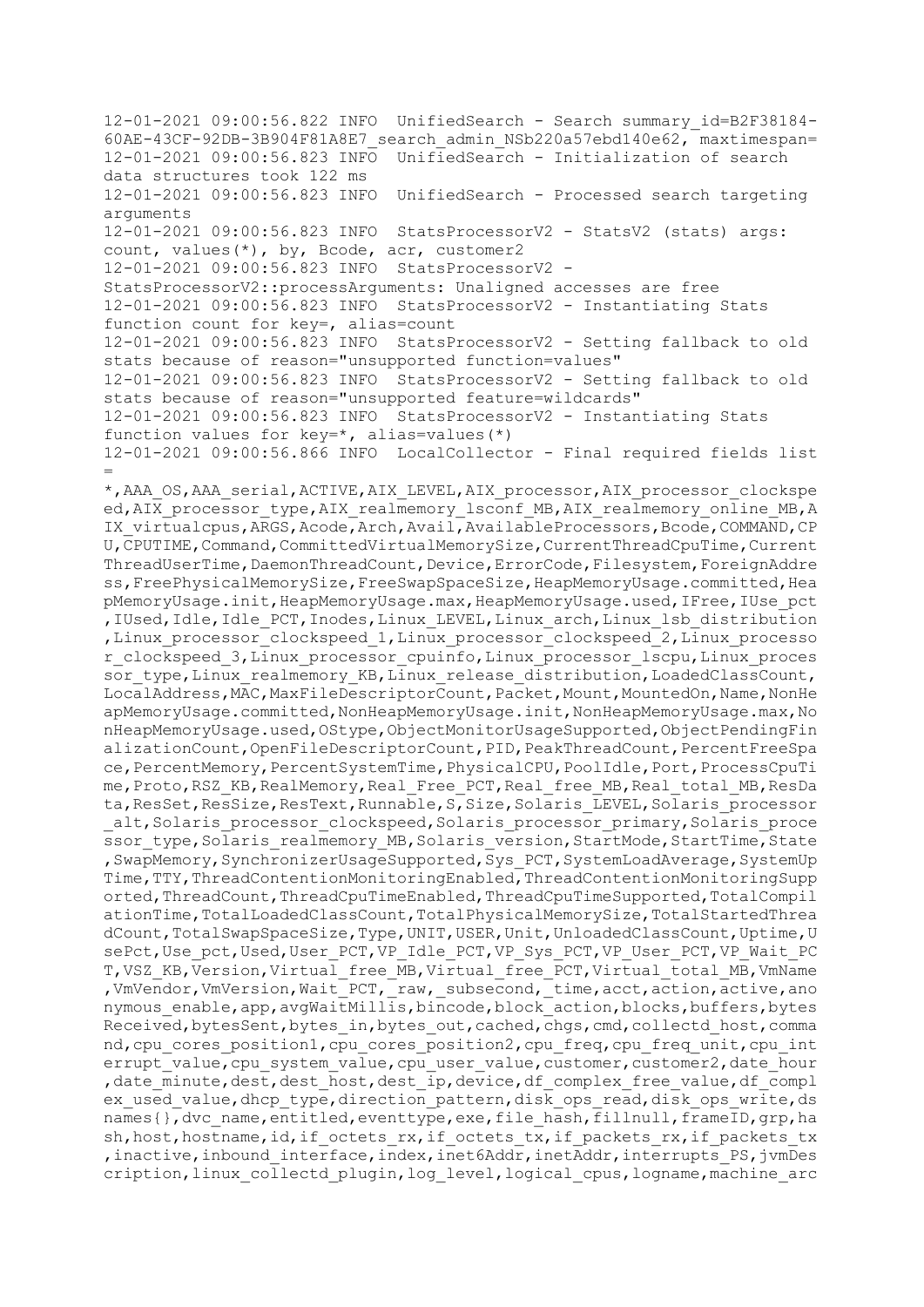hitecture name, main type, mbean domain, mbean property connector, mbean prop erty\_subsystem,mbean\_property\_type,memFreeMB,memFreePct,memTotalMB,memUse dMB, mem free, memfree, memory free value, memory used value, memtotal, message , message id, metric, mode, modtime, mount, obj, object, object path, op, operation Name, os name, os release, package, packets in, packets out, pancode, partition active processors, partition entitled capacity, password, path, pctCPU, pctIdl e, pctIowait, pctMEM, pctNice, pctSystem, pctUser, pct CPU, percent bytes free v alue, percent bytes used value, percent free value, percent used value, perl version,persian-

char, pgPageIn\_PS, pgPageOut\_PS, plugin, plugin\_instance, poolCPUs, pool\_capaci ty, pool idle time, process, ps count threads, ps cputime syst, published pars ed,punct,python\_version,rReq\_PS,r\_avg\_exe,r\_op\_s,read\_ops,reason,res,resp code, runlevel0, runlevel1, runlevel2, runlevel3, runlevel4, runlevel5, runlevel 6, rxKB PS, rxPackets PS, selinux, serial, serialnum, server ip, shell, signature ,size,smt\_mode,source,sourcetype,src\_host,src\_user,src\_user\_id,sshd\_proto col, state, status, subj, swapUsedPct, swap\_free\_value, swap\_used\_value, swapcac hed, swapfree, swaptotal, synchSupported, threads, timestamp, txKB PS, txPackets PS, type, uid, updated parsed, uptime days, uptime dayshour, uptime daysmin, up time\_daystime,uptime\_hours,uptime\_hours\_hours,uptime\_hours\_minutes,uptime minutes, uptime value, user, username, value, values{}, vendor action, vendor o bject category, vendor product, virtualCPUs, wReq PS, w avg exe, w op s, waitTh reads,write\_ops

12-01-2021 09:00:56.866 INFO UserManager - Unwound user context: admin - > NULL 12-01-2021 09:00:56.866 INFO UserManager - Setting user context: admin 12-01-2021 09:00:56.866 INFO UserManager - Done setting user context: NULL -> admin 12-01-2021 09:00:56.867 INFO UnifiedSearch - SUMMARY\_READ: using summaries on index=app, bucket=use~4796~B2F38184-60AE-43CF-92DB-3B904F81A8E7, maxtimespan= 12-01-2021 09:01:07.172 INFO SortOperator - maxmem = 209715200 12-01-2021 09:01:08.537 INFO SortOperator - maxmem = 209715200 12-01-2021 09:01:10.294 INFO SortOperator - maxmem = 209715200 12-01-2021 09:01:12.283 INFO SortOperator - maxmem = 209715200 12-01-2021 09:01:14.202 INFO SortOperator - maxmem = 209715200 12-01-2021 09:01:15.209 INFO UnifiedSearch - SUMMARY\_READ: using summaries on index=app, bucket=use~4795~B2F38184-60AE-43CF-92DB-3B904F81A8E7, maxtimespan= 12-01-2021 09:01:15.211 INFO SortOperator - maxmem = 209715200 12-01-2021 09:01:15.899 INFO SortOperator - maxmem = 209715200 12-01-2021 09:01:16.516 INFO SortOperator - maxmem = 209715200 12-01-2021 09:01:17.308 INFO SortOperator - maxmem = 209715200 12-01-2021 09:01:20.560 INFO UnifiedSearch - SUMMARY\_READ: Not using summaries for bucket because they are not complete: idx=use, bid=use~4801~B2F38184-60AE-43CF-92DB-3B904F81A8E7 12-01-2021 09:01:20.561 INFO UnifiedSearch - SUMMARY\_READ: using summaries on index=app, bucket=use~4814~B2F38184-60AE-43CF-92DB-3B904F81A8E7, maxtimespan= 12-01-2021 09:01:20.586 INFO SortOperator - maxmem = 209715200 12-01-2021 09:01:29.989 INFO SortOperator - maxmem = 209715200 12-01-2021 09:01:35.049 INFO SortOperator - maxmem = 209715200 12-01-2021 09:01:37.900 INFO UnifiedSearch - SUMMARY\_READ: using summaries on index=app, bucket=use~4815~B2F38184-60AE-43CF-92DB-3B904F81A8E7, maxtimespan= 12-01-2021 09:01:42.363 INFO UnifiedSearch - SUMMARY\_READ: using summaries on index=app, bucket=use~4802~B2F38184-60AE-43CF-92DB-3B904F81A8E7, maxtimespan= 12-01-2021 09:01:43.972 INFO SortOperator - maxmem = 209715200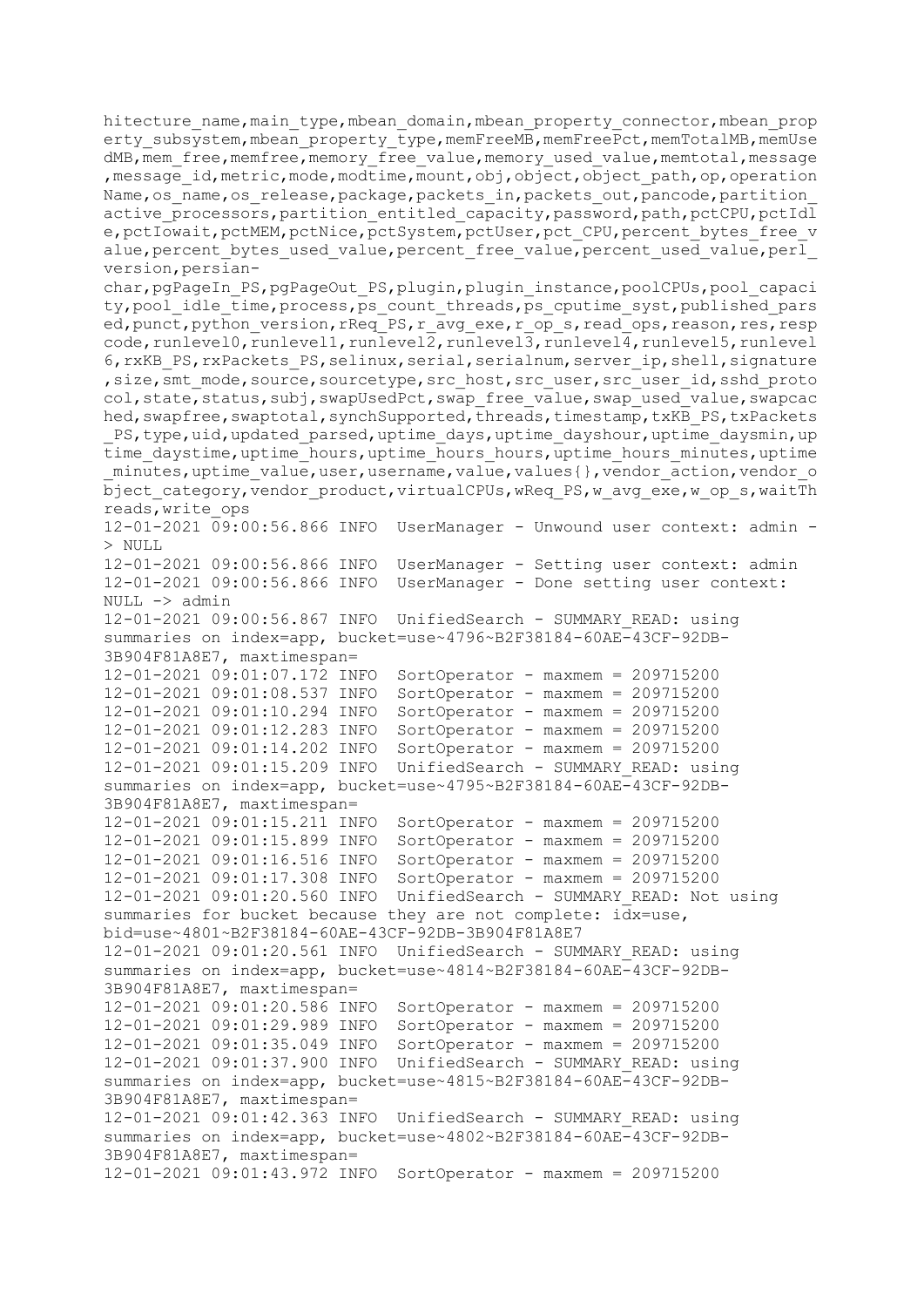```
12-01-2021 09:01:52.165 INFO SortOperator - maxmem = 209715200
12-01-2021 09:01:55.080 INFO SortOperator - maxmem = 209715200
12-01-2021 09:01:57.459 INFO SortOperator - maxmem = 209715200
12-01-2021 09:01:58.927 INFO SortOperator - maxmem = 209715200
12-01-2021 09:02:01.291 INFO SortOperator - maxmem = 209715200
12-01-2021 09:02:02.775 INFO SortOperator - maxmem = 209715200
12-01-2021 09:02:07.039 INFO SortOperator - maxmem = 209715200
12-01-2021 09:02:10.922 INFO SortOperator - maxmem = 209715200
12-01-2021 09:02:12.144 INFO SortOperator - maxmem = 209715200
12-01-2021 09:02:12.508 INFO SortOperator - maxmem = 209715200
12-01-2021 09:02:12.819 INFO SortOperator - maxmem = 209715200
12-01-2021 09:02:12.904 INFO UnifiedSearch - SUMMARY_READ: using 
summaries on index=app, bucket=use~4821~B2F38184-60AE-43CF-92DB-
3B904F81A8E7, maxtimespan=
12-01-2021 09:02:13.262 INFO SortOperator - maxmem = 209715200
12-01-2021 09:02:14.137 INFO SortOperator - maxmem = 209715200
12-01-2021 09:02:16.546 INFO SortOperator - maxmem = 209715200
12-01-2021 09:02:24.319 INFO UnifiedSearch - SUMMARY_READ: using 
summaries on index=app, bucket=use~4826~B2F38184-60AE-43CF-92DB-
3B904F81A8E7, maxtimespan=
12-01-2021 09:02:24.319 INFO UnifiedSearch - SUMMARY_READ: Empty 
readlist: idx=use, bid=use~4826~B2F38184-60AE-43CF-92DB-3B904F81A8E7
12-01-2021 09:02:24.320 INFO UnifiedSearch - SUMMARY_READ: using 
summaries on index=app, bucket=use~4816~B2F38184-60AE-43CF-92DB-
3B904F81A8E7, maxtimespan=
12-01-2021 09:02:24.374 INFO SortOperator - maxmem = 209715200
12-01-2021 09:02:34.060 INFO SortOperator - maxmem = 209715200
12-01-2021 09:02:34.998 INFO SortOperator - maxmem = 209715200
12-01-2021 09:02:36.262 INFO SortOperator - maxmem = 209715200
12-01-2021 09:02:36.864 INFO SortOperator - maxmem = 209715200
12-01-2021 09:02:37.048 INFO SortOperator - maxmem = 209715200
12-01-2021 09:02:37.048 INFO UnifiedSearch - SUMMARY_READ: using 
summaries on index=app, bucket=use~4797~B2F38184-60AE-43CF-92DB-
3B904F81A8E7, maxtimespan=
12-01-2021 09:02:37.176 INFO SortOperator - maxmem = 209715200
12-01-2021 09:02:37.380 INFO SortOperator - maxmem = 209715200
12-01-2021 09:02:37.802 INFO SortOperator - maxmem = 209715200
12-01-2021 09:02:38.196 INFO SortOperator - maxmem = 209715200
12-01-2021 09:02:38.865 INFO SortOperator - maxmem = 209715200
12-01-2021 09:02:39.740 INFO SortOperator - maxmem = 209715200
12-01-2021 09:02:40.504 INFO SortOperator - maxmem = 209715200
12-01-2021 09:02:42.680 INFO SortOperator - maxmem = 209715200
12-01-2021 09:02:44.508 INFO SortOperator - maxmem = 209715200
12-01-2021 09:02:45.278 INFO SortOperator - maxmem = 209715200
12-01-2021 09:02:45.512 INFO SortOperator - maxmem = 209715200
12-01-2021 09:02:45.519 INFO UnifiedSearch - SUMMARY_READ: using 
summaries on index=app, bucket=use~4799~B2F38184-60AE-43CF-92DB-
3B904F81A8E7, maxtimespan=
12-01-2021 09:02:46.031 INFO SortOperator - maxmem = 209715200
12-01-2021 09:02:46.138 INFO SortOperator - maxmem = 209715200
12-01-2021 09:02:46.351 INFO SortOperator - maxmem = 209715200
12-01-2021 09:02:46.558 INFO SortOperator - maxmem = 209715200
12-01-2021 09:02:46.771 INFO SortOperator - maxmem = 209715200
12-01-2021 09:02:47.374 INFO SortOperator - maxmem = 209715200
12-01-2021 09:02:49.270 INFO SortOperator - maxmem = 209715200
12-01-2021 09:02:51.472 INFO SortOperator - maxmem = 209715200
12-01-2021 09:02:53.552 INFO SortOperator - maxmem = 209715200
12-01-2021 09:02:56.049 INFO SortOperator - maxmem = 209715200
```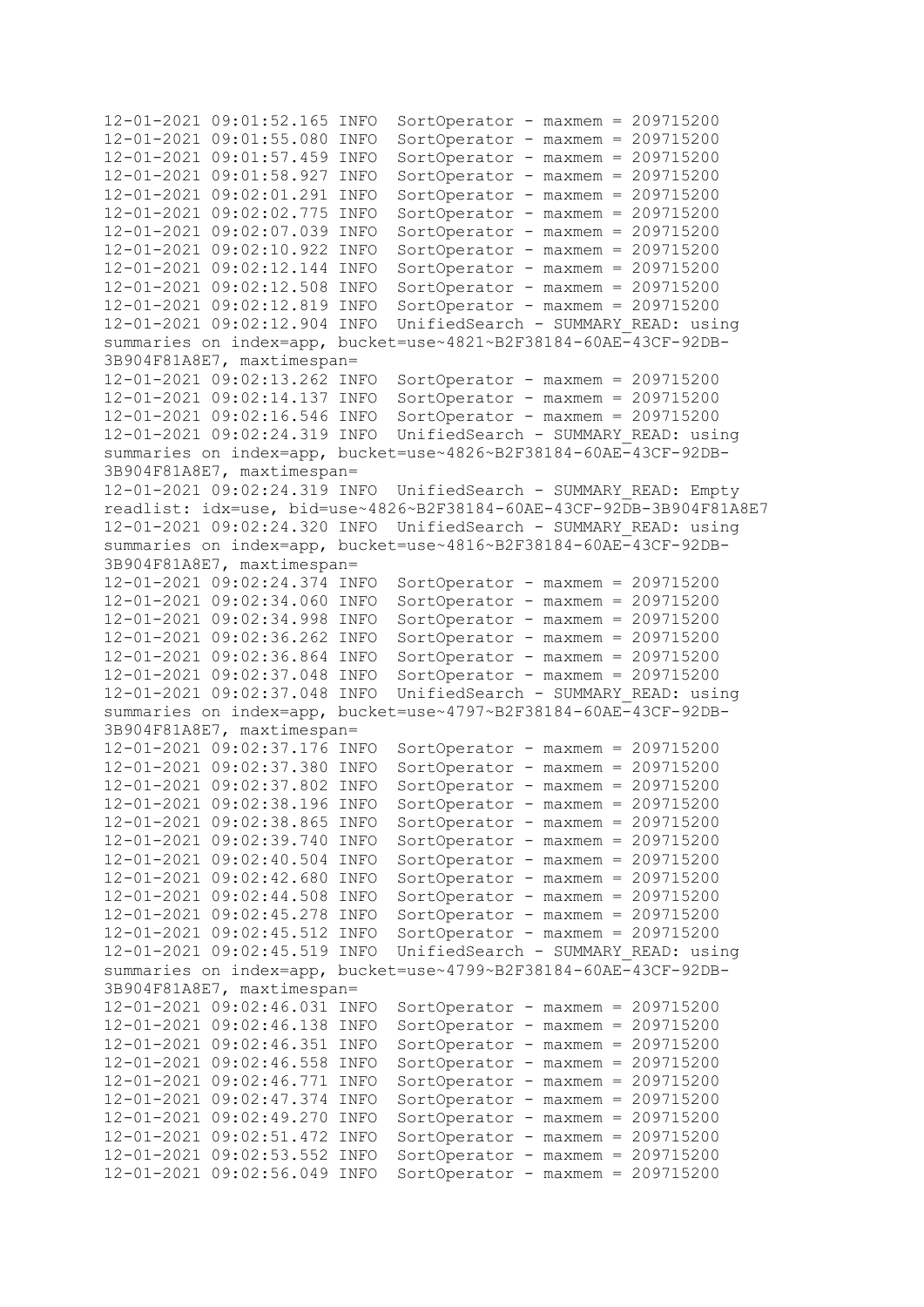```
12-01-2021 09:02:58.839 INFO SortOperator - maxmem = 209715200
12-01-2021 09:03:01.862 INFO SortOperator - maxmem = 209715200
12-01-2021 09:03:04.724 INFO SortOperator - maxmem = 209715200
12-01-2021 09:03:06.816 INFO SortOperator - maxmem = 209715200
12-01-2021 09:03:06.843 INFO UnifiedSearch - SUMMARY_READ: using 
summaries on index=app, bucket=use~4825~B2F38184-60AE-43CF-92DB-
3B904F81A8E7, maxtimespan=
12-01-2021 09:03:08.288 INFO SortOperator - maxmem = 209715200
12-01-2021 09:03:08.919 INFO SortOperator - maxmem = 209715200
12-01-2021 09:03:09.113 INFO SortOperator - maxmem = 209715200
12-01-2021 09:03:09.822 INFO SortOperator - maxmem = 209715200
12-01-2021 09:03:14.184 INFO SortOperator - maxmem = 209715200
12-01-2021 09:03:20.183 INFO SortOperator - maxmem = 209715200
12-01-2021 09:03:25.600 INFO UnifiedSearch - SUMMARY_READ: using 
summaries on index=app, bucket=use~4798~B2F38184-60AE-43CF-92DB-
3B904F81A8E7, maxtimespan=
12-01-2021 09:03:28.255 INFO SortOperator - maxmem = 209715200
12-01-2021 09:03:35.579 INFO SortOperator - maxmem = 209715200
12-01-2021 09:03:36.065 INFO SortOperator - maxmem = 209715200
12-01-2021 09:03:36.824 INFO SortOperator - maxmem = 209715200
12-01-2021 09:03:37.735 INFO SortOperator - maxmem = 209715200
12-01-2021 09:03:38.643 INFO SortOperator - maxmem = 209715200
12-01-2021 09:03:39.447 INFO SortOperator - maxmem = 209715200
12-01-2021 09:03:40.009 INFO SortOperator - maxmem = 209715200
12-01-2021 09:03:40.472 INFO SortOperator - maxmem = 209715200
12-01-2021 09:03:41.056 INFO SortOperator - maxmem = 209715200
12-01-2021 09:03:42.827 INFO SortOperator - maxmem = 209715200
12-01-2021 09:03:46.970 INFO SortOperator - maxmem = 209715200
12-01-2021 09:03:50.639 INFO SortOperator - maxmem = 209715200
12-01-2021 09:03:53.600 INFO UnifiedSearch - SUMMARY_READ: using 
summaries on index=app, bucket=use~4813~B2F38184-60AE-43CF-92DB-
3B904F81A8E7, maxtimespan=
12-01-2021 09:03:53.601 INFO SortOperator - maxmem = 209715200
12-01-2021 09:03:57.825 INFO SortOperator - maxmem = 209715200
12-01-2021 09:03:57.920 INFO SortOperator - maxmem = 209715200
12-01-2021 09:03:58.134 INFO SortOperator - maxmem = 209715200
12-01-2021 09:03:58.343 INFO SortOperator - maxmem = 209715200
12-01-2021 09:04:00.430 INFO SortOperator - maxmem = 209715200
12-01-2021 09:04:11.066 INFO SortOperator - maxmem = 209715200
12-01-2021 09:04:11.197 INFO UnifiedSearch - SUMMARY_READ: using 
summaries on index=app, bucket=use~4820~B2F38184-60AE-43CF-92DB-
3B904F81A8E7, maxtimespan=
12-01-2021 09:04:11.197 INFO UnifiedSearch - SUMMARY_READ: Empty 
readlist: idx=use, bid=use~4820~B2F38184-60AE-43CF-92DB-3B904F81A8E7
12-01-2021 09:04:11.197 INFO UnifiedSearch - SUMMARY_READ: Not using 
summaries for bucket because they are not complete: i\overline{dx}=use,
bid=use~4800~B2F38184-60AE-43CF-92DB-3B904F81A8E7
12-01-2021 09:04:11.197 INFO UnifiedSearch - SUMMARY_READ: using 
summaries on index=app, bucket=use~4812~B2F38184-60AE-43CF-92DB-
3B904F81A8E7, maxtimespan=
12-01-2021 09:04:23.340 INFO SortOperator - maxmem = 209715200
12-01-2021 09:04:23.610 INFO SortOperator - maxmem = 209715200
12-01-2021 09:04:24.603 INFO UnifiedSearch - SUMMARY_READ: using 
summaries on index=app, bucket=use~4824~B2F38184-60AE-43CF-92DB-
3B904F81A8E7, maxtimespan=
12-01-2021 09:04:29.686 INFO SortOperator - maxmem = 209715200
12-01-2021 09:04:39.279 INFO SortOperator - maxmem = 209715200
12-01-2021 09:04:42.090 INFO SortOperator - maxmem = 209715200
```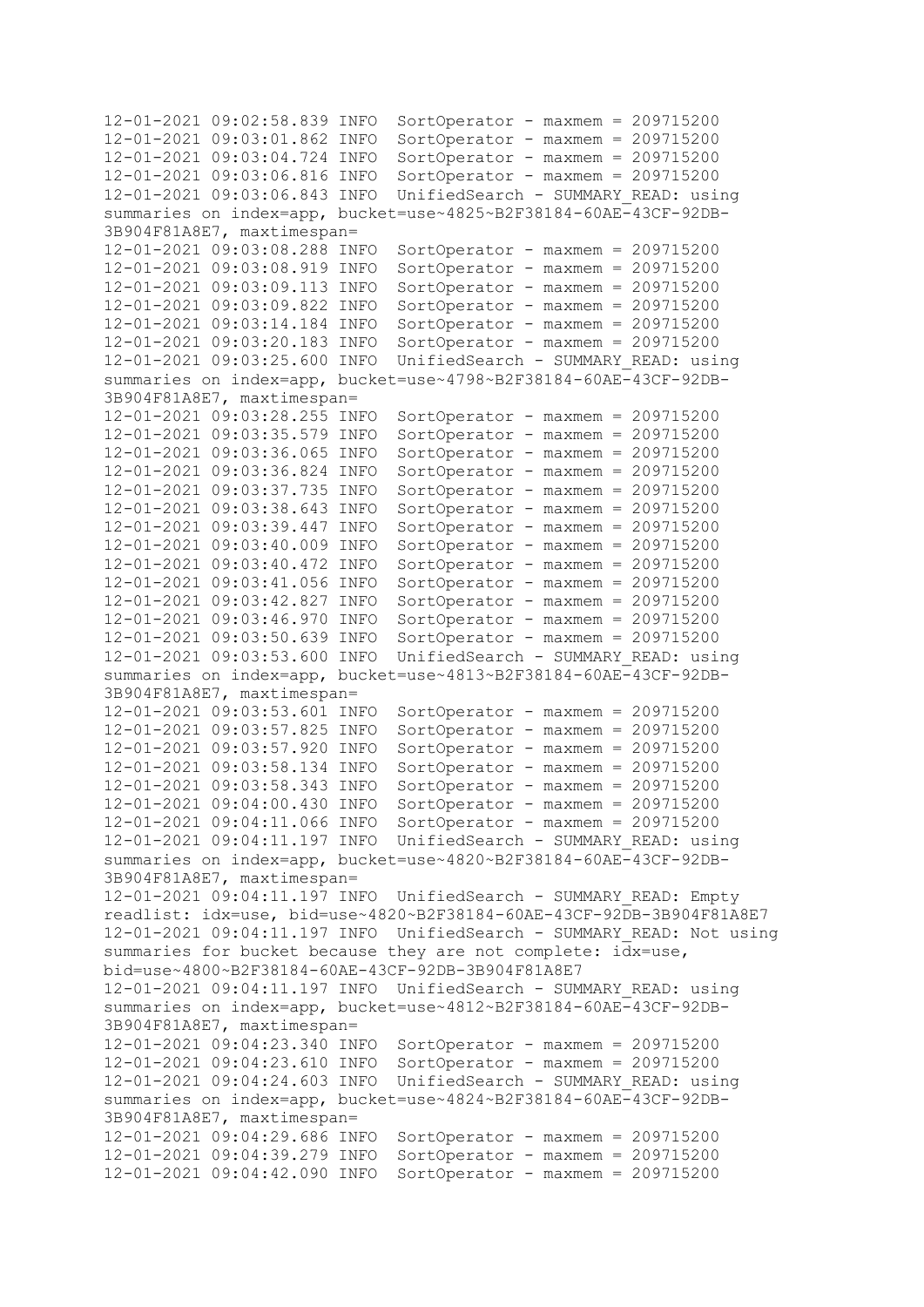12-01-2021 09:04:43.034 INFO UnifiedSearch - SUMMARY\_READ: using summaries on index=app, bucket=use~4811~B2F38184-60AE-43CF-92DB-3B904F81A8E7, maxtimespan= 12-01-2021 09:04:53.019 INFO SortOperator - maxmem = 209715200 12-01-2021 09:05:02.094 INFO UnifiedSearch - SUMMARY\_READ: using summaries on index=app, bucket=use~4810~B2F38184-60AE-43CF-92DB-3B904F81A8E7, maxtimespan= 12-01-2021 09:05:03.212 INFO SortOperator - maxmem = 209715200 12-01-2021 09:05:18.155 INFO SortOperator - maxmem = 209715200 12-01-2021 09:05:22.604 INFO UnifiedSearch - SUMMARY\_READ: using summaries on index=app, bucket=use~4818~B2F38184-60AE-43CF-92DB-3B904F81A8E7, maxtimespan= 12-01-2021 09:05:22.604 INFO UnifiedSearch - SUMMARY\_READ: Empty readlist: idx=use, bid=use~4818~B2F38184-60AE-43CF-92DB-3B904F81A8E7 12-01-2021 09:05:22.605 INFO UnifiedSearch - SUMMARY\_READ: using summaries on index=app, bucket=use~4823~B2F38184-60AE-43CF-92DB-3B904F81A8E7, maxtimespan= 12-01-2021 09:05:25.956 INFO SortOperator - maxmem = 209715200 12-01-2021 09:05:41.689 INFO SortOperator - maxmem = 209715200 12-01-2021 09:05:48.149 INFO UnifiedSearch - SUMMARY\_READ: using summaries on index=app, bucket=use~4809~B2F38184-60AE-43CF-92DB-3B904F81A8E7, maxtimespan= 12-01-2021 09:05:48.153 INFO SortOperator - maxmem = 209715200 12-01-2021 09:05:49.756 INFO SortOperator - maxmem = 209715200 12-01-2021 09:05:59.610 INFO SortOperator - maxmem = 209715200 12-01-2021 09:06:05.839 INFO UnifiedSearch - SUMMARY\_READ: using summaries on index=app, bucket=use~4808~B2F38184-60AE-43CF-92DB-3B904F81A8E7, maxtimespan= 12-01-2021 09:06:10.767 INFO SortOperator - maxmem = 209715200 12-01-2021 09:06:11.610 INFO SortOperator - maxmem = 209715200 12-01-2021 09:06:26.923 INFO UnifiedSearch - SUMMARY\_READ: Not using summaries for bucket because they are not complete:  $i\overline{dx}$ =use, bid=use~4822~B2F38184-60AE-43CF-92DB-3B904F81A8E7 12-01-2021 09:06:26.923 INFO UnifiedSearch - SUMMARY\_READ: Not using summaries for bucket because they are not complete: idx=use, bid=use~4807~B2F38184-60AE-43CF-92DB-3B904F81A8E7 12-01-2021 09:06:26.923 INFO UnifiedSearch - SUMMARY\_READ: Not using summaries for bucket because they are not complete: idx=use, bid=use~4817~B2F38184-60AE-43CF-92DB-3B904F81A8E7 12-01-2021 09:06:26.923 INFO UnifiedSearch - SUMMARY\_READ: Not using summaries for bucket because they are not complete:  $idx = use$ , bid=use~4806~B2F38184-60AE-43CF-92DB-3B904F81A8E7 12-01-2021 09:06:26.923 INFO UnifiedSearch - SUMMARY\_READ: Not using summaries for bucket because they are not complete: idx=use, bid=use~4805~B2F38184-60AE-43CF-92DB-3B904F81A8E7 12-01-2021 09:06:26.923 INFO UnifiedSearch - SUMMARY\_READ: Not using summaries for bucket because they are not complete: idx=use, bid=use~4819~B2F38184-60AE-43CF-92DB-3B904F81A8E7 12-01-2021 09:06:26.924 INFO UnifiedSearch - SUMMARY\_READ: using summaries on index=app, bucket=use~4804~B2F38184-60AE-43CF-92DB-3B904F81A8E7, maxtimespan= 12-01-2021 09:06:26.982 INFO SortOperator - maxmem = 209715200 12-01-2021 09:06:37.386 INFO SortOperator - maxmem = 209715200 12-01-2021 09:06:43.562 INFO SortOperator - maxmem = 209715200 12-01-2021 09:06:59.427 INFO SortOperator - maxmem = 209715200 12-01-2021 09:07:14.454 INFO UnifiedSearch - SUMMARY\_READ: using summaries on index=app, bucket=use~4803~B2F38184-60AE-43CF-92DB-3B904F81A8E7, maxtimespan=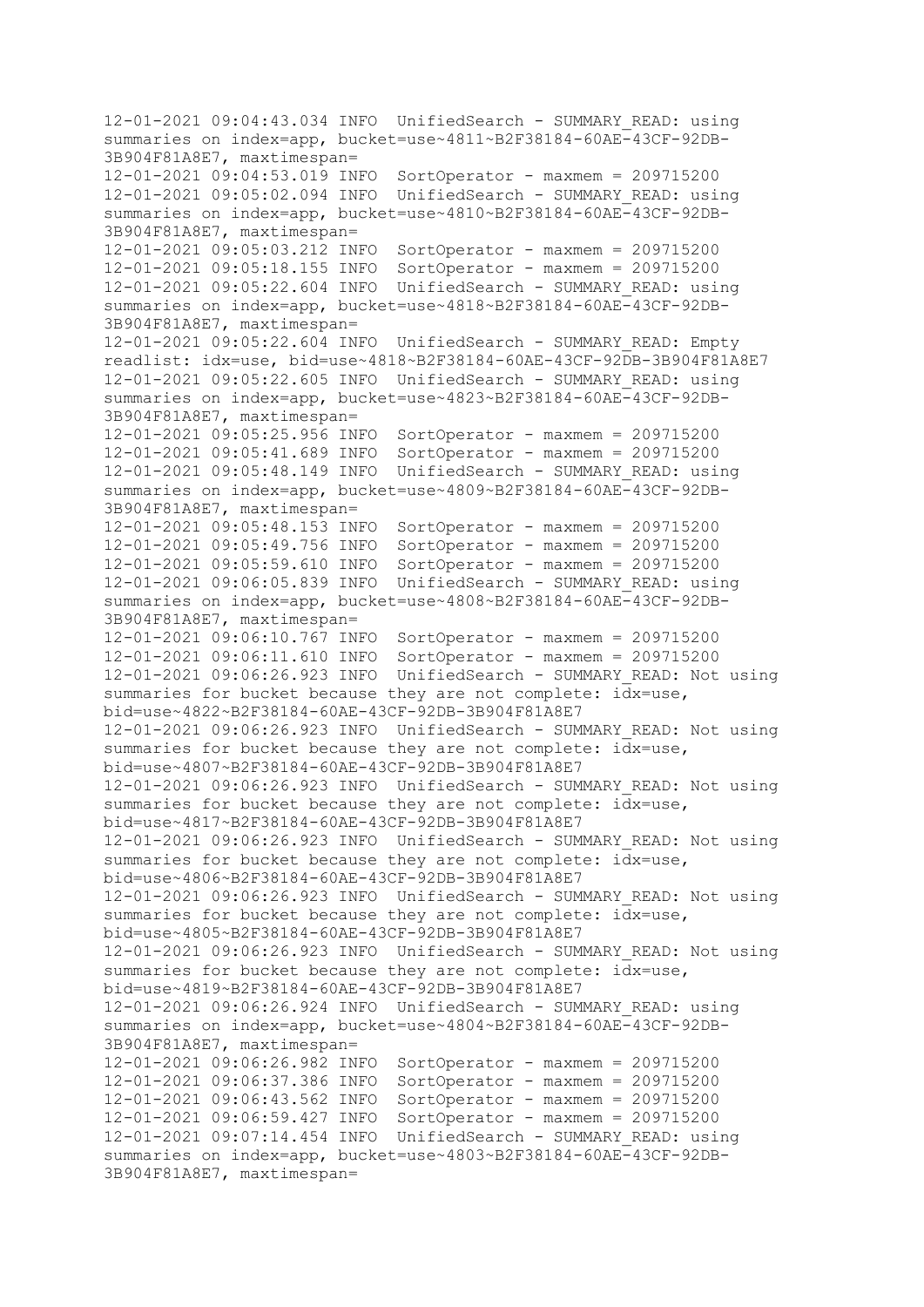| $12 - 01 - 2021$ | 09:07:20.887                 | INFO | SortOperator - maxmem = 209715200   |                          |                |                                     |                       |
|------------------|------------------------------|------|-------------------------------------|--------------------------|----------------|-------------------------------------|-----------------------|
| $12 - 01 - 2021$ | 09:07:20.982                 | INFO | SortOperator                        |                          |                |                                     | $maxmem = 209715200$  |
| $12 - 01 - 2021$ | 09:07:21.075                 | INFO | SortOperator                        |                          |                |                                     | $maxmem = 209715200$  |
| $12 - 01 - 2021$ | 09:07:21.165                 | INFO | SortOperator                        |                          |                |                                     | $maxmem = 209715200$  |
| $12 - 01 - 2021$ | 09:07:21.263                 | INFO | SortOperator                        | -                        |                |                                     | $maxmem = 209715200$  |
| $12 - 01 - 2021$ | 09:07:21.359                 | INFO | SortOperator                        | -                        |                |                                     | $maxmem = 209715200$  |
| $12 - 01 - 2021$ | 09:07:21.458                 | INFO | SortOperator                        | -                        |                |                                     | $maxmem = 209715200$  |
| $12 - 01 - 2021$ | 09:07:21.549                 | INFO | SortOperator                        |                          |                |                                     | $-maxmem = 209715200$ |
| $12 - 01 - 2021$ | 09:07:21.647                 | INFO |                                     |                          |                |                                     | $-maxmem = 209715200$ |
|                  |                              |      | SortOperator                        |                          |                |                                     |                       |
| $12 - 01 - 2021$ | 09:07:21.747                 | INFO | SortOperator                        |                          |                |                                     | $-maxmem = 209715200$ |
| $12 - 01 - 2021$ | 09:07:21.935                 | INFO | SortOperator                        |                          | $-$ maxmem $=$ |                                     | 209715200             |
| $12 - 01 - 2021$ | 09:07:22.139                 | INFO | SortOperator                        |                          | $-$ maxmem $=$ |                                     | 209715200             |
| $12 - 01 - 2021$ | 09:07:22.341                 | INFO | SortOperator                        |                          | $-$ maxmem $=$ |                                     | 209715200             |
| $12 - 01 - 2021$ | 09:07:22.538                 | INFO | SortOperator                        |                          | $-$ maxmem $=$ |                                     | 209715200             |
| $12 - 01 - 2021$ | 09:07:22.729                 | INFO | SortOperator                        |                          |                |                                     | $-maxmem = 209715200$ |
| $12 - 01 - 2021$ | 09:07:22.911                 | INFO | SortOperator                        |                          |                |                                     | $-maxmem = 209715200$ |
| $12 - 01 - 2021$ | 09:07:23.094                 | INFO | SortOperator                        |                          |                |                                     | $maxmem = 209715200$  |
| $12 - 01 - 2021$ | 09:07:23.281                 | INFO | SortOperator                        |                          | $maxmem =$     |                                     | 209715200             |
| $12 - 01 - 2021$ | 09:07:23.466                 | INFO |                                     |                          | $maxmem =$     |                                     | 209715200             |
|                  |                              |      | SortOperator                        |                          |                |                                     |                       |
| $12 - 01 - 2021$ | 09:07:23.646                 | INFO | SortOperator                        | −.                       |                |                                     | $maxmem = 209715200$  |
| $12 - 01 - 2021$ | 09:07:23.831                 | INFO | SortOperator                        | −.                       | $maxmem =$     |                                     | 209715200             |
| $12 - 01 - 2021$ | 09:07:24.009                 | INFO | SortOperator                        |                          | $maxmem =$     |                                     | 209715200             |
| $12 - 01 - 2021$ | 09:07:24.191                 | INFO | SortOperator                        |                          | $maxmem =$     |                                     | 209715200             |
| $12 - 01 - 2021$ | 09:07:24.375                 | INFO | SortOperator                        |                          | $maxmem =$     |                                     | 209715200             |
| $12 - 01 - 2021$ | 09:07:24.563                 | INFO | SortOperator                        |                          | $maxmem =$     |                                     | 209715200             |
| $12 - 01 - 2021$ | 09:07:24.744                 | INFO | SortOperator                        |                          | $maxmem =$     |                                     | 209715200             |
| $12 - 01 - 2021$ | 09:07:24.921                 | INFO | SortOperator                        | -                        | $maxmem =$     |                                     | 209715200             |
| $12 - 01 - 2021$ | 09:07:25.100                 | INFO | SortOperator                        |                          | $maxmem =$     |                                     | 209715200             |
| $12 - 01 - 2021$ | 09:07:25.274                 | INFO | SortOperator                        | -                        | $maxmem =$     |                                     | 209715200             |
| $12 - 01 - 2021$ | 09:07:25.450                 | INFO | SortOperator                        |                          | $maxmem =$     |                                     | 209715200             |
| $12 - 01 - 2021$ | 09:07:25.626                 | INFO |                                     |                          |                |                                     | 209715200             |
|                  |                              |      | SortOperator                        |                          | $maxmem =$     |                                     |                       |
| $12 - 01 - 2021$ | 09:07:25.800                 | INFO | SortOperator                        |                          | $maxmem =$     |                                     | 209715200             |
| $12 - 01 - 2021$ | 09:07:25.969                 | INFO | SortOperator                        |                          | $maxmem =$     |                                     | 209715200             |
| $12 - 01 - 2021$ | 09:07:26.140                 | INFO | SortOperator                        |                          | maxmem         | $=$                                 | 209715200             |
| $12 - 01 - 2021$ | 09:07:26.301                 | INFO | SortOperator                        |                          | maxmem         | $\hspace*{0.4em} = \hspace*{0.4em}$ | 209715200             |
| $12 - 01 - 2021$ | 09:07:26.468                 | INFO | SortOperator                        |                          | $maxmem =$     |                                     | 209715200             |
| $12 - 01 - 2021$ | 09:07:26.636                 | INFO | SortOperator                        |                          | $maxmem =$     |                                     | 209715200             |
|                  | 12-01-2021 09:07:26.803 INFO |      | SortOperator - maxmem = 209715200   |                          |                |                                     |                       |
|                  | 12-01-2021 09:07:26.966      | INFO | SortOperator                        |                          |                |                                     | $maxmem = 209715200$  |
|                  | 12-01-2021 09:07:27.129      | INFO | SortOperator                        |                          |                |                                     | $maxmem = 209715200$  |
|                  | 12-01-2021 09:07:27.290      | INFO | SortOperator                        |                          |                |                                     | $maxmem = 209715200$  |
| 12-01-2021       | 09:07:27.449                 | INFO | SortOperator                        |                          |                |                                     | $maxmem = 209715200$  |
| $12 - 01 - 2021$ | 09:07:27.608                 | INFO | SortOperator                        |                          |                |                                     | $maxmem = 209715200$  |
| $12 - 01 - 2021$ | 09:07:27.766                 |      |                                     |                          |                |                                     | $maxmem = 209715200$  |
|                  |                              | INFO | SortOperator                        |                          |                |                                     |                       |
| $12 - 01 - 2021$ | 09:07:27.918                 | INFO | SortOperator                        |                          |                |                                     | $maxmem = 209715200$  |
| $12 - 01 - 2021$ | 09:07:28.070                 | INFO | SortOperator                        |                          |                |                                     | $maxmem = 209715200$  |
| $12 - 01 - 2021$ | 09:07:28.221                 | INFO | SortOperator                        |                          |                |                                     | $maxmem = 209715200$  |
| $12 - 01 - 2021$ | 09:07:28.376                 | INFO | SortOperator                        |                          |                |                                     | $maxmem = 209715200$  |
| $12 - 01 - 2021$ | 09:07:28.524                 | INFO | SortOperator                        |                          |                |                                     | $maxmem = 209715200$  |
| $12 - 01 - 2021$ | 09:07:28.677                 | INFO | SortOperator                        |                          |                |                                     | $maxmem = 209715200$  |
| $12 - 01 - 2021$ | 09:07:28.833                 | INFO | SortOperator                        |                          |                |                                     | $maxmem = 209715200$  |
| $12 - 01 - 2021$ | 09:07:28.983                 | INFO | SortOperator                        |                          |                |                                     | $maxmem = 209715200$  |
| $12 - 01 - 2021$ | 09:07:29.124                 | INFO | SortOperator                        |                          |                |                                     | $maxmem = 209715200$  |
| $12 - 01 - 2021$ | 09:07:29.276                 | INFO | SortOperator                        |                          |                |                                     | $maxmem = 209715200$  |
| $12 - 01 - 2021$ | 09:07:29.425                 | INFO | SortOperator                        |                          |                |                                     | $maxmem = 209715200$  |
| $12 - 01 - 2021$ | 09:07:29.572                 | INFO | SortOperator                        |                          |                |                                     | $maxmem = 209715200$  |
| $12 - 01 - 2021$ | 09:07:29.713                 | INFO | SortOperator                        |                          |                |                                     | $maxmem = 209715200$  |
|                  |                              |      |                                     | $\overline{\phantom{0}}$ |                |                                     |                       |
|                  | 12-01-2021 09:07:29.855      | INFO | SortOperator - maxmem = $209715200$ |                          |                |                                     |                       |